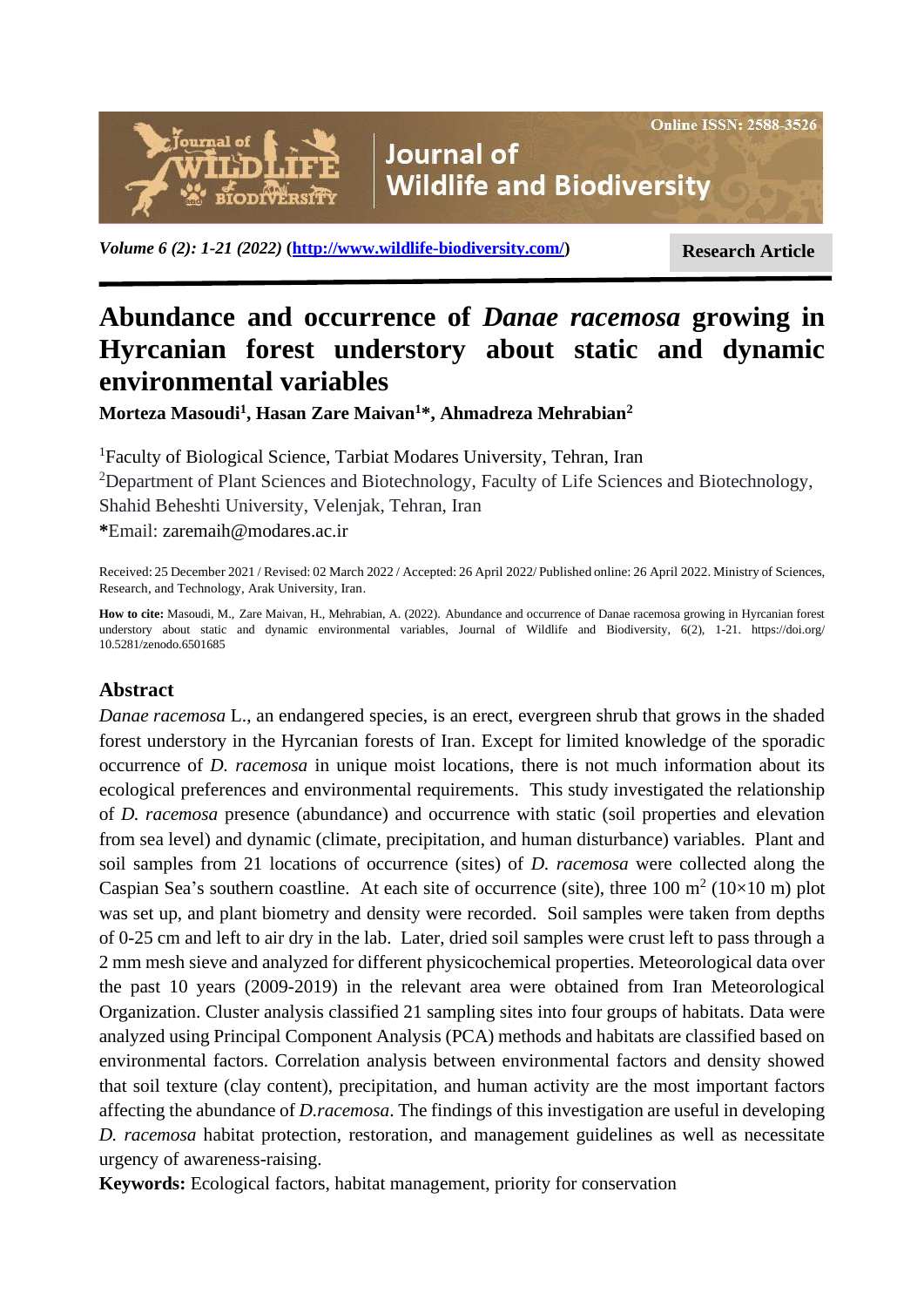## **Introduction**

The relationship between biota and their environment has been a fundamental subject in ecological assessment in Hyrcanian forest studies (Naqinezhad et al., 2013). The presence and distribution of plant species in ecosystems are not random. Morphological characteristics and growth rates of plants are influenced by spatial-temporal variations in their immediate environments, such as temperature, precipitation, soil physicochemical properties, biota, and luminescence in heterogeneous environments (Ashcroft et al., 2011; Ghorbani et al., 2015; Akbarlou & Nodehi, 2016).

Ecological assessments by many researchers (Chahoki et al., 2007; Naqinezhad et al., 2013 and 2015; Amissah et al., 2014; Ahmed et al., 2015; Abdelaal, 2017; Bazdid et al., 2017) have shown the correlation of environmental factors with plant species occurrence and distribution, morphological characteristics and regeneration. These environmental factors can be related to the immediate surroundings of the plant population or geographical or topographical features of the habitat. For example, Mossivand et al. (2017), showed both *P. uloptera* and *P. pabularia* species prefer often soils with sandy-loam textures, and this means that they are more compatible with lighter textured soils. Kooch et al. (2007), in their investigation of the ecological distribution of plants in Hyrcanian forests, confirmed that habitat conditions and ecological variables significantly affect the growth and regeneration potential of each plant species differently. Also, Sternberg and Shoshany (2001), showed that the slope aspect affects vegetation occurrence in a Mediterranean woody formation. Furthermore, Zhang and Dong (2010), reported that elevation, soil type, and slope are important factors in plant population regeneration and species distribution and diversity in the Loess Plateau of China.

The Hyrcanian forests stretch from Talish in Azerbaijan and cover the northern slopes of the Alborz Mountains in northern Iran, throughout Guilan, Mazandaran, and Golestan provinces. The vegetation is composed mostly of deciduous forests. The diversity of tree species increases at higher elevations where the subalpine forests and scrubs of low shrubs of the timber-line are replaced by alpine grasslands in the northern slopes and the Irano-Turanian thorn-cushion steppe at the exposed summits and southern slopes. Main vegetation types of the Hyrcanian forest zone include sand dune vegetation along the Caspian Sea coasts; C<sub>4</sub>-dominated grass communities on rocky outcrops; aquatic vegetation on wetlands; riverine and valley forests; alluvial and lowland deciduous forests; submontane and montane deciduous forests; subalpine deciduous forests; successional and transitional scrub and woodlands; subalpine and alpine meadows; montane steppe dominated by xerophytic and thorn-cushion species; rock cliff communities and halophytic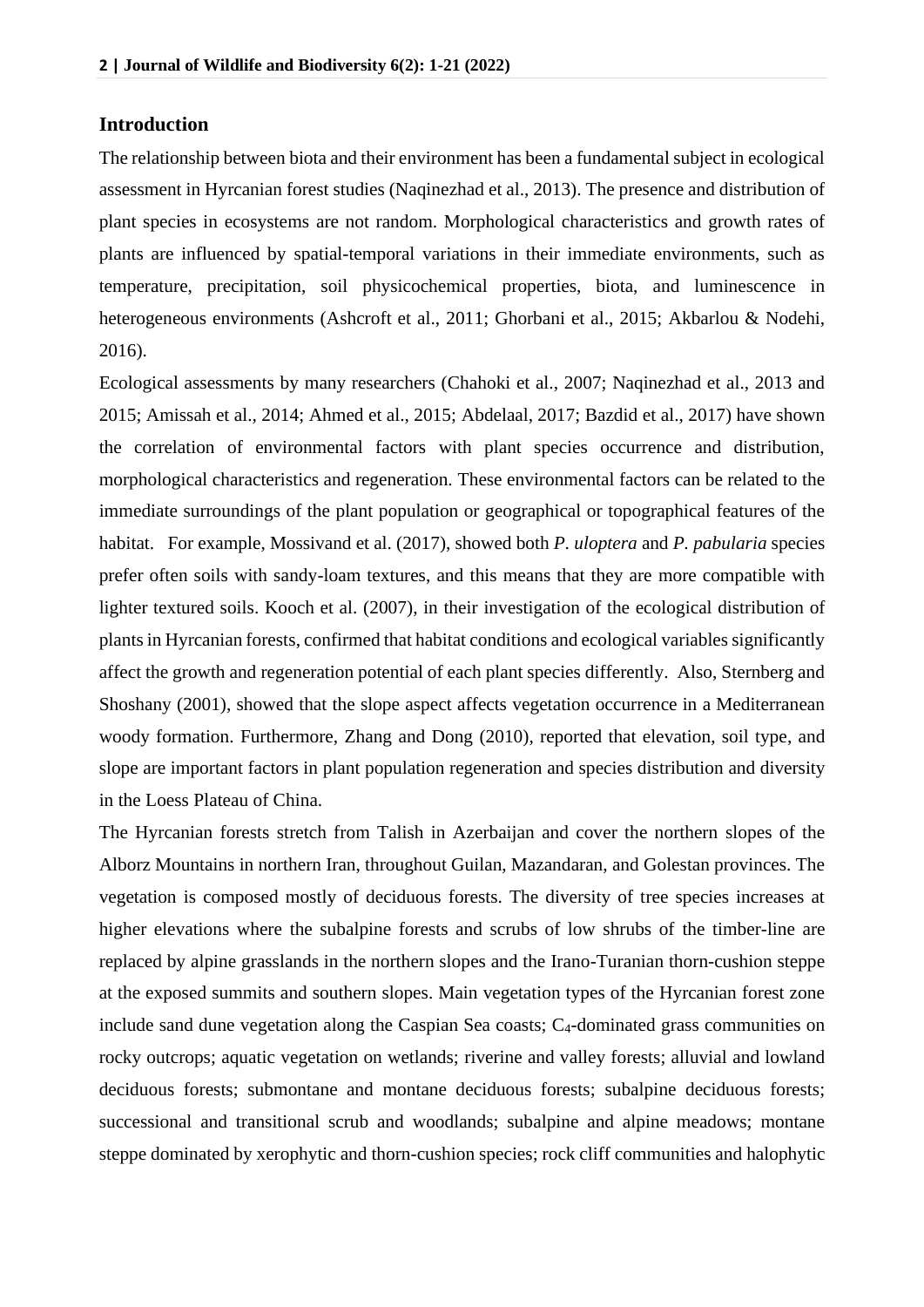communities. The riverine vegetation in the Caspian forests is largely degraded by human impact and most importantly by dams. The hygrophilous trees like *Alnus glutinosa*, *Populus caspica* Bornm., *Salix aegyptiaca* L., *Salix. alba* L., *Pterocarya fraxinifolia*, *Acer velutinum* Boiss., and *Diospyros lotus* L. are the most abundant species in such habitats. In deep valleys, surrounding steep rocks and along the rivers provide unique ecosystems with shade-tolerant species, like *Danae racemosa* (L.) Moench (Akhani et al., 2010).

*Danae racemosa* (L.) Moench (Syn. *Ruscus racemosus* L.) member of the family Asparagaceae (Simpson, 2005), in the order Asparagales of the monocots, is native in the mountains from Syria to Iran and Transcaucasia. *D. racemose,* known as Hamishak in Iran, naturally grows in Hyrcanian forest understory along the southern coastline of the Caspian Sea extended in geographical regions of Guilan, Mazandaran and Golestan Provinces. (Mozaffarian, 1996). *D. racemosa*, an erect, evergreen shrub growing under the shade of forest trees, with green shoots and glossy leaves along with thick unarmed alternate cladophylls and terminal racemes of white-yellow flowers followed by red berries is frequently used for its decorative green foliage in fresh flower arrangements (Baker, 1875; Ghahraman, 1994).

This species is listed as endangered species by IUCN and introduced as a protected species in the Forests and Rangelands Organization of Iran (Naqinezhad et al., 2015).

Despite *D. racemosa* being listed as an endangered species, it is harvested illegally in abundance by local people and sold for profit widely. Except for limited knowledge of the sporadic occurrence of *D. racemosa* in unique locations, like deep valleys, and steep rocks surrounding and along rivers, there is not much information about its ecological preferences and features as well as environmental requirements at its places of occurrence along the Caspian Sea coast. This study investigated the relationship of *D. racemosa* presence (abundance) and occurrence with static (soil properties and elevation from sea level) and dynamic (climate, precipitation, and human disturbance) environmental variables in its natural habitats along with the Hyrcanian forests south of the Caspian Sea.

## **Materials and methods**

#### *Study site*

The Hyrcanian (from "Hyrcania", the Greek form of an old Iranian term that described the region of Gorgan) forests stretch along the southern coastlines of the Caspian Sea from the Talish region in Azerbaijan (at longitude 48ºE) to Golestan National Park in Iran (at longitude 56ºE) and between latitudes 38º55'N in Azerbaijan and 35º05'N in Iran (Fig.1). Apart from this continuous belt located in the provinces of Guilan, Mazandaran, and Golestan, there are some isolated forests, one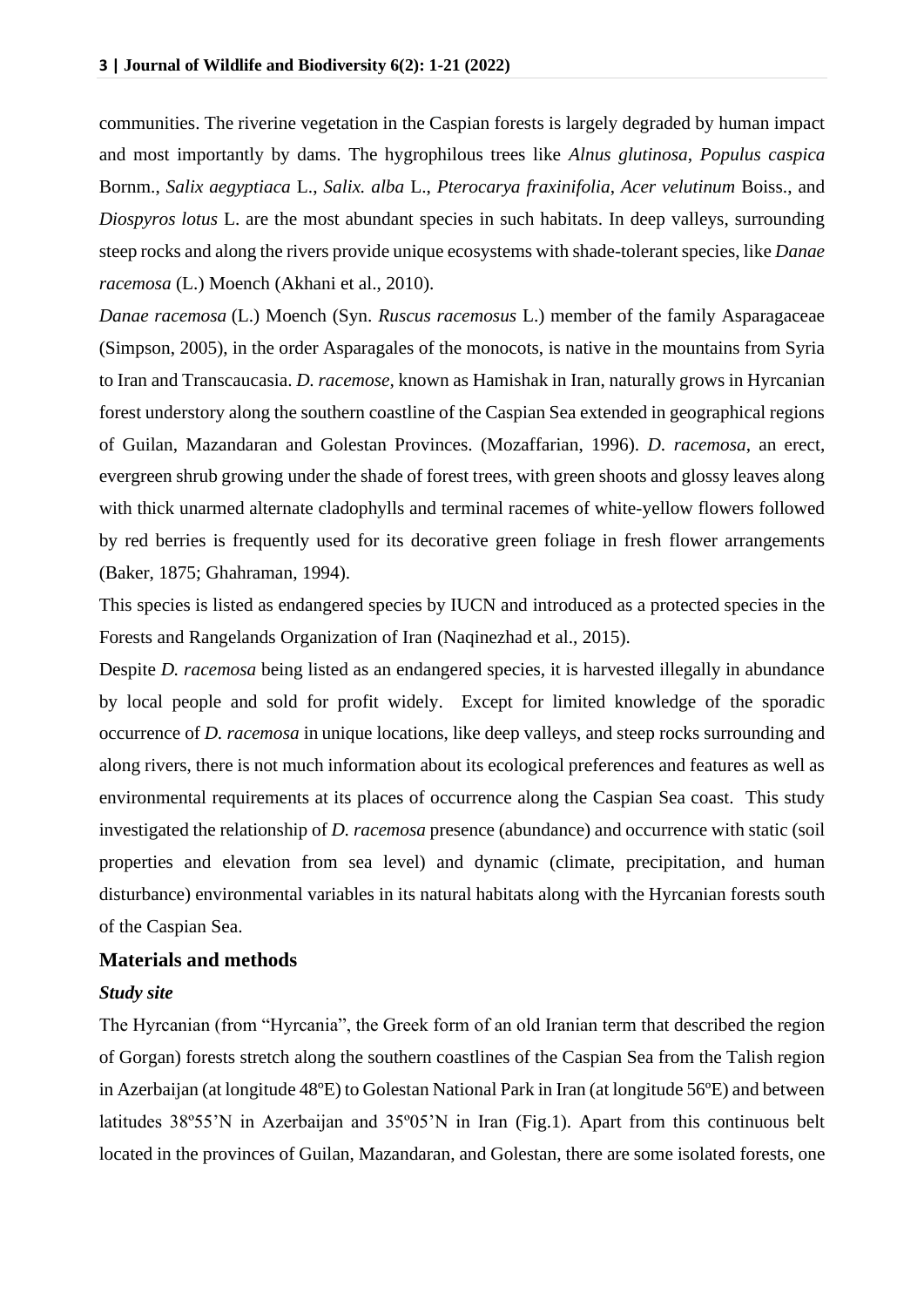in the west known as Arasbaran forest, located in Eastern Azerbaijan province, and the forest patches near Jozak located at 55 km W of Bojnurd, in Northern Khorassan province. The total area covers approximately 50,000  $km^2$  (Akhani et al., 2010). The geological substrates are variable in the Hyrcanian region, with some dolomite and sandstone areas in the east, dolomite occurrences in the central part, and some areas of acidic rock (granite) occurring especially in the west. The most common soil type in these forests is brown soil, covering approximately 90% of the area, followed by alluvial soil, rending, colluvial soil, and ranker (Zarrinkafsh, 2002). The northern slopes of the Alborz Mountains, where the Hyrcanian forests have developed, are formed mainly along with Middle Jurassic to Upper Cretaceous limestone formations, while the foothills are mainly covered by Neogene continental clastic and marine sediments along the main faults (Gholizadeh et al., 2020).

The climate of the south Caspian region is controlled by several components of regional atmospheric circulation patterns and is strongly affected by a complex Alborz Mountain topography and the maritime influences of the Caspian Sea. The spatial analysis of precipitation seasonality shows that the western and eastern parts of the Hyrcanian region have markedly different precipitation regimes. Data from climate sites in the lowland cities of this area also show a decrease in the annual precipitation and an increase in the annual temperature from the west to the east of the Hyrcanian ecoregion (Gholizadeh et al., 2020).

The floristic biodiversity of the Hyrcanian region is on a global level remarkable with over 3,200 vascular plant species documented; about 44% of known vascular plants in Iran. Approximately 280 taxa are endemic and sub-endemic for the Hyrcanian region and about 500 plant species are Iranian endemics. A total of 80 native tree species have been documented (Akhani et al., 2010).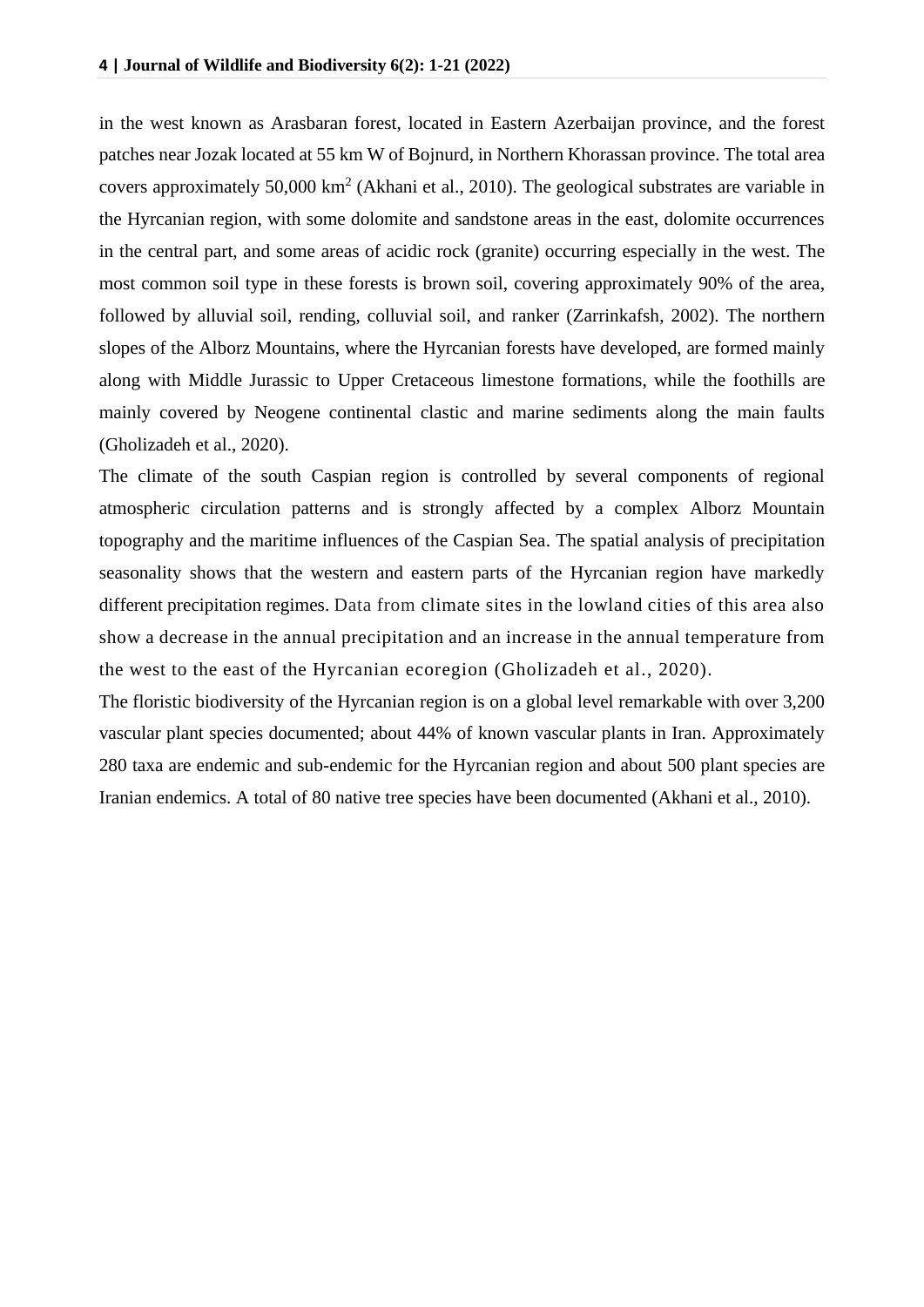

Figure 1. The map of the study region, East to West, Golestan, Mazandaran, and Guilan Provinces, respectively

# *Sampling*

Soil and plant samples of *D. racemosa* were collected from 45 plots in 21 different locations (sites) in the Hyrcanian region from Park Meli Golestan in the east to Talish in the west (Table 1).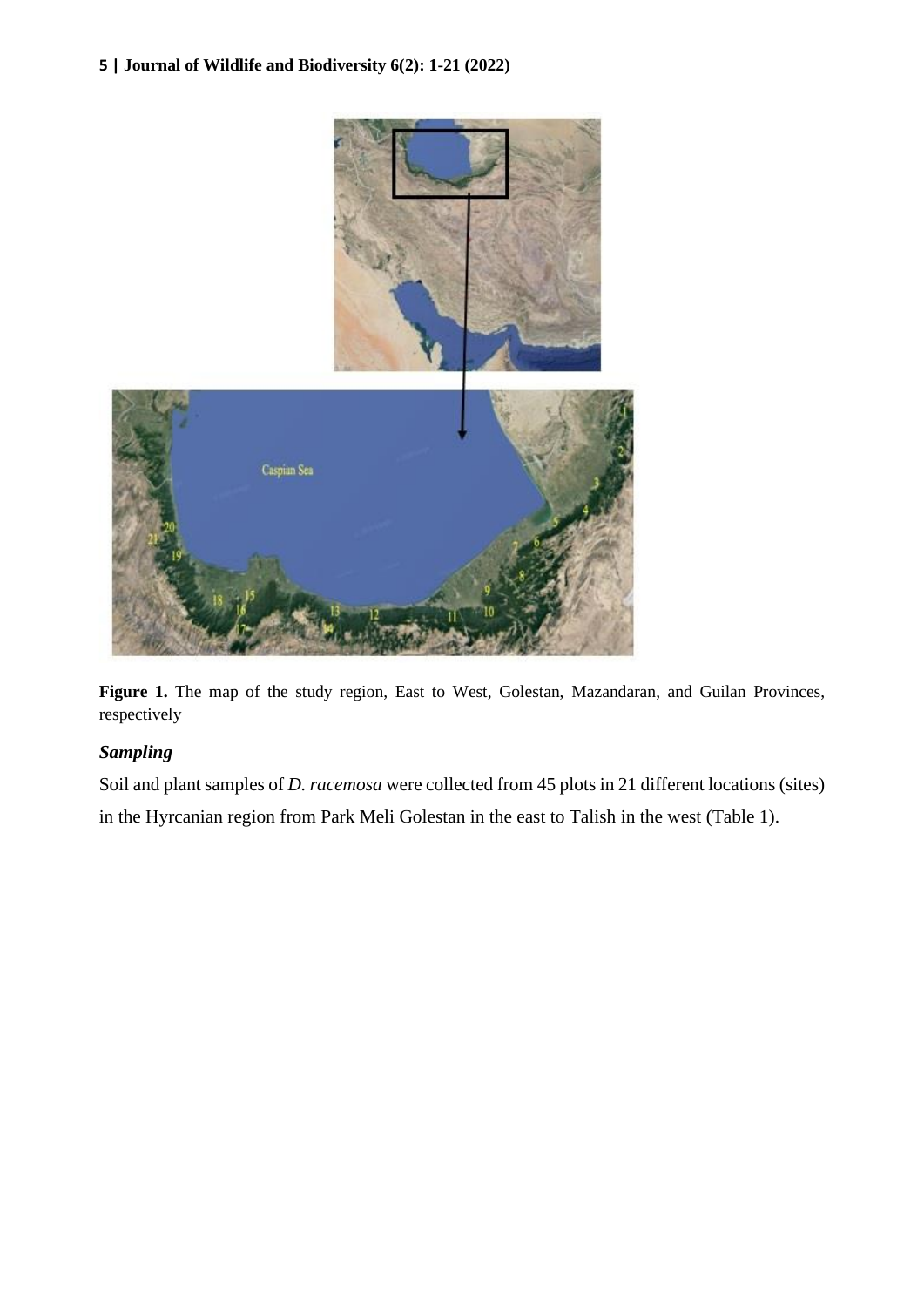| Site                         | site Code       | Elevation (m)    |
|------------------------------|-----------------|------------------|
| Park Meli Golestan- Hamashli | 1               | 1390             |
| Tange Rah-Afraliko           | $\overline{2}$  | 1030             |
| Aliabad-Kabudval             | 3               | 900              |
| Gorgan- Sefid Cheshmeht      | $\overline{4}$  | 780              |
| Kordkuy - Bahar Cheshmeh     | 5               | 650              |
| Galugah-Tuska cheshme        | 6               | 940              |
| Behshahr-Rostamkola          | 7               | 250              |
| Behshahr-Merabanrud          | 8               | 420              |
| Sari-Soleiman Tange          | 9               | 650              |
| Sari-Zarin abad              | 10              | 340              |
| Amol-Holomsar                | 11              | 130              |
| Tonekabon -Nesamad           | 12              | 335              |
| Tonekabon-Dohezar            | 13              | 880              |
| Chalus - Kelarabad           | $\overline{14}$ | 400              |
| Siakal-Balarud               | 15              | 260              |
| Siakal-Lonak                 | 16              | $\overline{510}$ |
| Siakal-Deilaman              | 17              | 1125             |
| Rasht-Saravan                | 18              | 100              |
| Asalem-khalkhal road         | 19              | 430              |
| Talesh- Mardavan Rik         | 20              | 150              |
| Talesh-Shile Vesht           | 21              | 680              |

**Table 1.** Sampling site of *D. racemosa*

A vegetation survey of *D. racemosa* and associated species in each habitat was done using published reports. Besides, field scouting throughout the area was conducted thoroughly. In each plot  $(100 \text{ m}^2)$  plant biometry, the abundance and density of *D.racemosa* were determined (Fig. 2).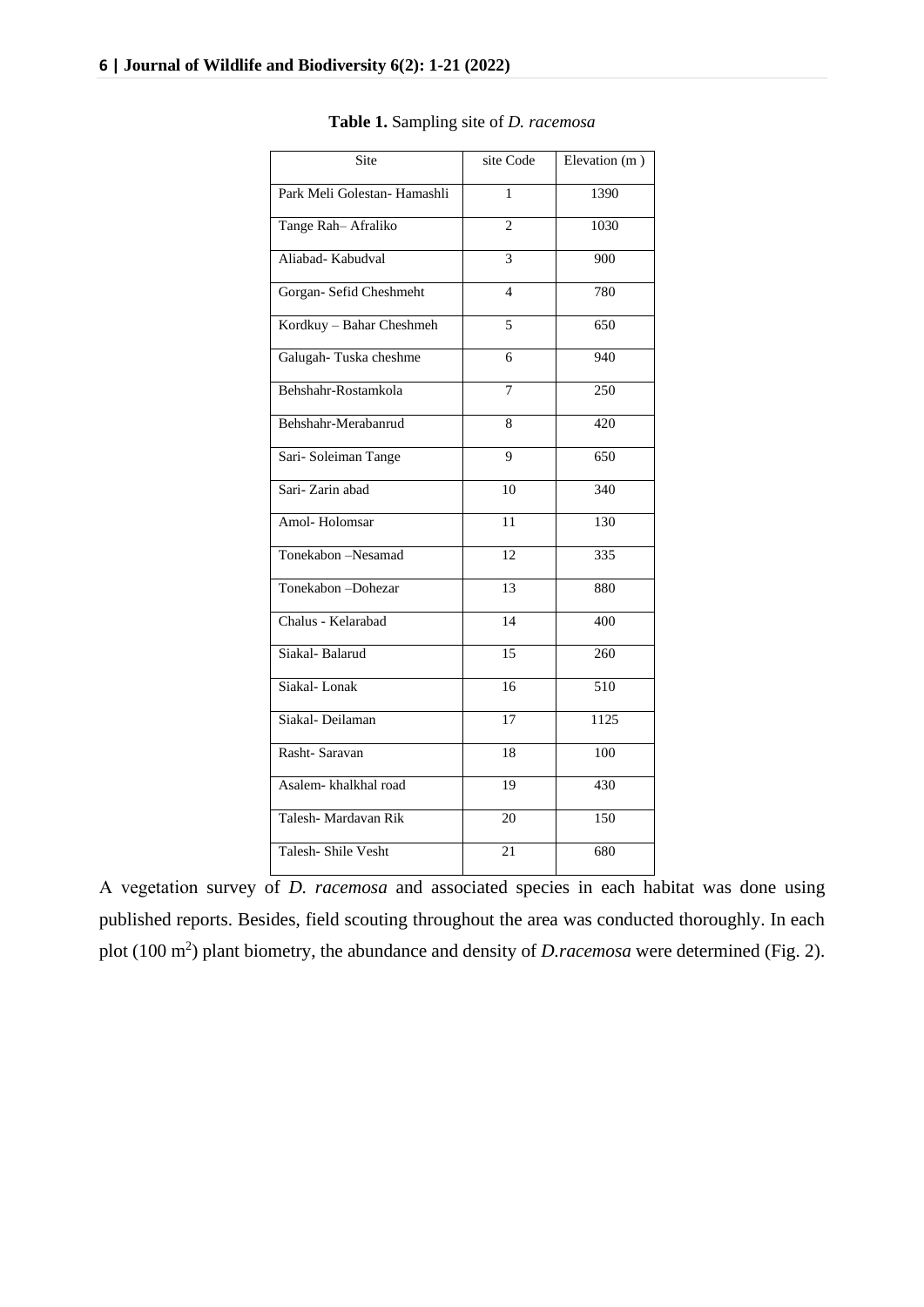

**Figure 2.** Leaves and fruits of *D. racemose* 

## *Soil analysis*

Soil samples were taken from the top 25 cm; cleared off of leaves and organic pieces and placed in polyethylene bags and taken immediately to the laboratory, air-dried, crushed in a mortar, passed through a 2 mm mesh sieve, and analyzed for different physical-chemical properties. Dried powdered leaves were mixed with deionized water to prepare leaf extract for determining its content of elements. Soil texture, salinity, pH, K, Na, Ca, Mg, and P were determined according to the standard methods at the soil laboratory of the Faculty of Agriculture, Tarbiat Modares University. Soil texture was determined using the hydrometric method with the help of TAL (Texture Auto lookup) software (TAL for windows, ver 4.2) and the USDA soil texture tri angle. Measurements of EC and pH were performed using a digital EC meter (brand Jenwey) and pH meter (brand Metrohm). Jenway Flame photometer was used to determine the concentration of sodium and potassium in the soil. Calcium and magnesium ions were measured by Shimadzu atomic absorption (Bower et al., 1952). The Olsen method was used to determine the amount of phosphorus in soil (Olsen, 1954). Meteorological data, such as average temperature, humidity, and precipitation over the past 10 years (2009-2019 in the relevant area were obtained from Iran Meteorological Organization.

## *Statistical Analyses*

To investigate the environmental similarities between the studied sites and their categorization, the 21 sites of *D.racemosa* were clustered based on the relative Euclidean distance index (as a distance criterion) and with the method of least variance (Ward's method). Data processing was used by the PAST software version 2 under Windows. The identified group was subjected to Analysis of Variance (ANOVA) followed by Tukey's test (HSD). The results of ANOVA (F, P), were taken to express the impact of the environmental factors and their order of importance, on population distribution in the surveyed area (Spss ver 16). The classification results were plotted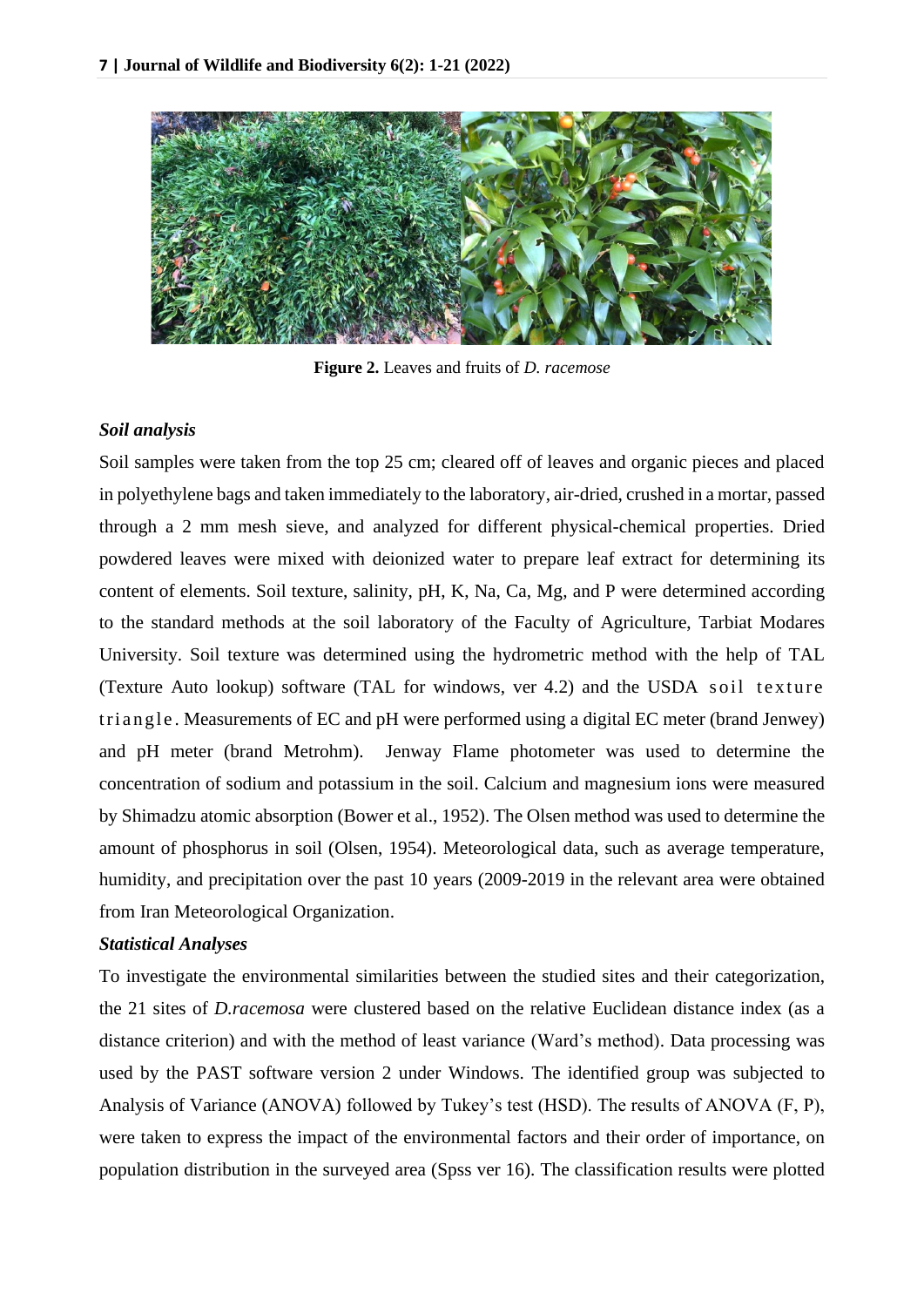as dendrogram with the PAST software. Principal Component Analysis (PCA, Hotelling, 1933) was used to get a view of the influence of the variables (environmental factors) on population distribution and investigate the proximity among samples and how they relate to variables. Hill and Gauch (1980), used PCA to identify the main gradients that influence species distribution, as an indirect gradient analysis technique. The last correlation test was used (Spss ver. 16) to survey the relationship between ecological factors with *D.rascemosa* density in different sites to show which factor is the most important variable in *D.racemosa* dispersion.

#### **Results**

#### *Ecological occurrence*

According to field observations, *D. racemosa* grows in a wide range of habitats ranging from rocky upland areas to mainly along rivers and springs. It is a shade-tolerant species that grows in the understory of larger trees. *D.racemosa* grew in the understory of trees, such as *Alnus subcordata* (at sites 4, 6, 9, 10, 11, 12, 14, 16), *Parrotia persica* (at sites 3, 13, 15, 18, 20), *Fagus orientalis* (at sites 5 and 21), *Buxus hyrcana* (at sites 7 and 8), *Acer hyrcanium* (at site 2), *Carpiunus betulus* (at sites 1 and 17) and *Tilia caucasica* (site 19) communities. *Alnus subcordata* and *Parrotia persica* showed the most abundance in the upper strata in 24 and 10 plots, respectively. In the lower stratum, different species, such as *Ruscus hyrcanus*, *Dryopteris pallida*, *Polypodium vulgare*, and *Polystichum aculeatum* were the most abundant, respectively with *R. hyrcanus* occurring in 27 plots. *D. racemosa* occurred most abundantly in mixed *Alnus subcordata* and *Parrotia persica* community. Species elevation of occurrence ranged from 100 m in Saravan (west) to 1400 m in Golestan National Park (east). *D. racemosa* occurred most and least densely in Sites 5 (Sefid Cheshme) and 18 (Saravan) and sites 17 and 21, respectively (Fig. 3).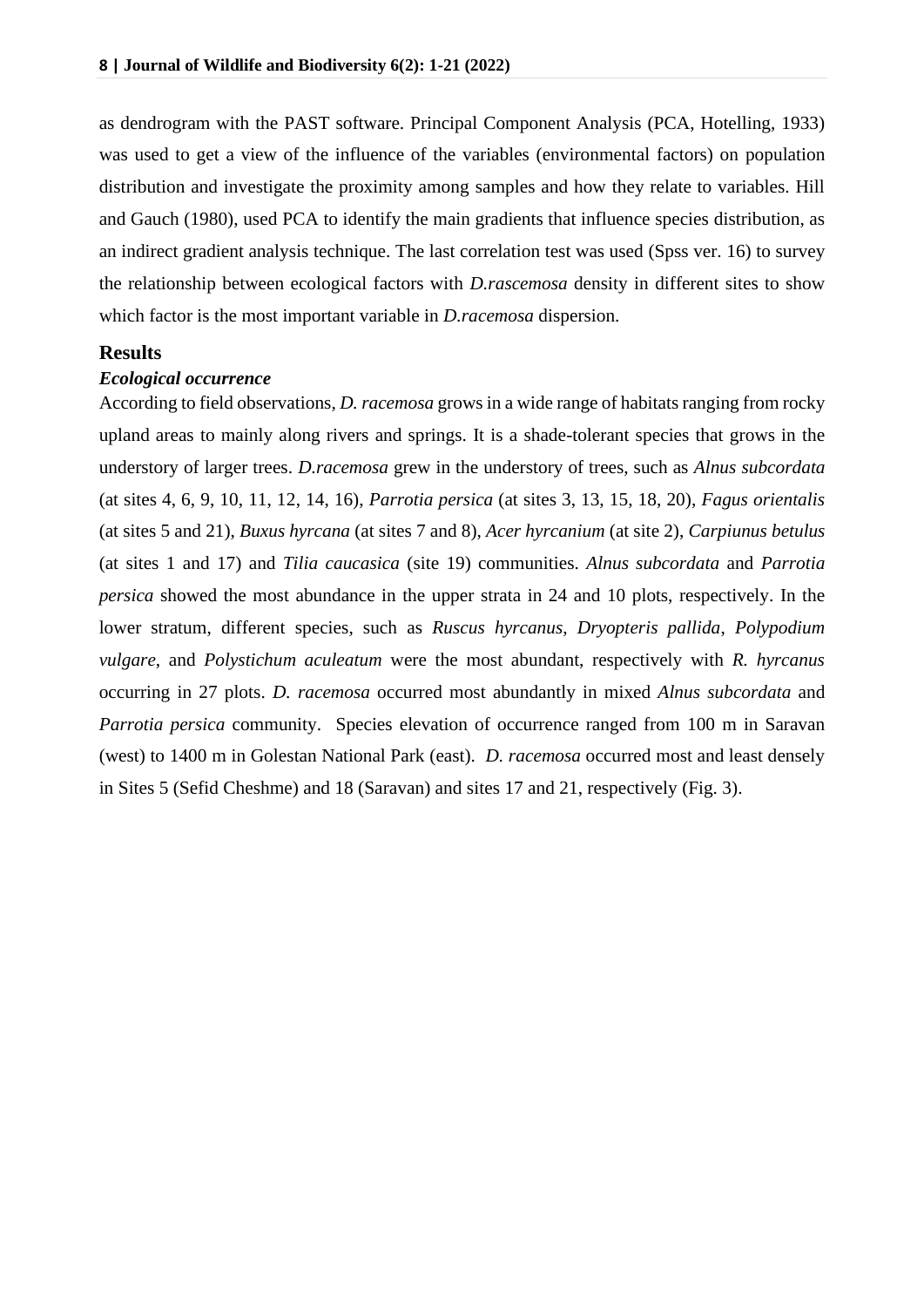

**Figure 3.** The density of *D. racemosa* in different sites of occurrence

#### *Soil classification*

According to the USDA soil taxonomy classification system which uses 12 textural qualitative classes, 21 collected soil samples were categorized into three soil texture types as follows: clay loam in 10 sites, loam in 5 sites, and silty loam in 6 sites. Hamashli, Bahar Ceshmeh and Sefid Cheshme populations (sites 1,4 and 5) from Golestan province, Tuska Cheshme, Merabanrud, Soleiman Tange, Holomsar and Nesamad populations (sites 6, 8, 9, 10, 11 and 12) from Mazandaran province and Saravan population (site 18) from Guilan province are located in clayloamy soil class. The above populations are spread in the altitude range of 100 up to near 1400 meters above sea level. Populations of Hamashli and Saravan, which have the highest plant densities in the Hyrcanian region, fall into this category. Afralico population from Golestan province (site 2), populations of Rostamkola (site 7) and Dohezar (site 13) from Mazandaran province, and populations of Mardavan Rik and Shile Vesht (sites 21 and 22) from Guilan province have grown in a loamy soil. These populations are distributed in the elevation range of 150 to 1030 m above sea level. Kabudval population (site 3) from Golestan province, populations of Zarin Abad and Kelarabad (site 9 and 14) from Mazandaran province, and Balarud, Lonak, Deilaman, and Asalem populations (sites 15, 17, and 19) from Guilan province are in the silty loam soil group (Fig. 4) ranging from 260 - 1125 m above sea level.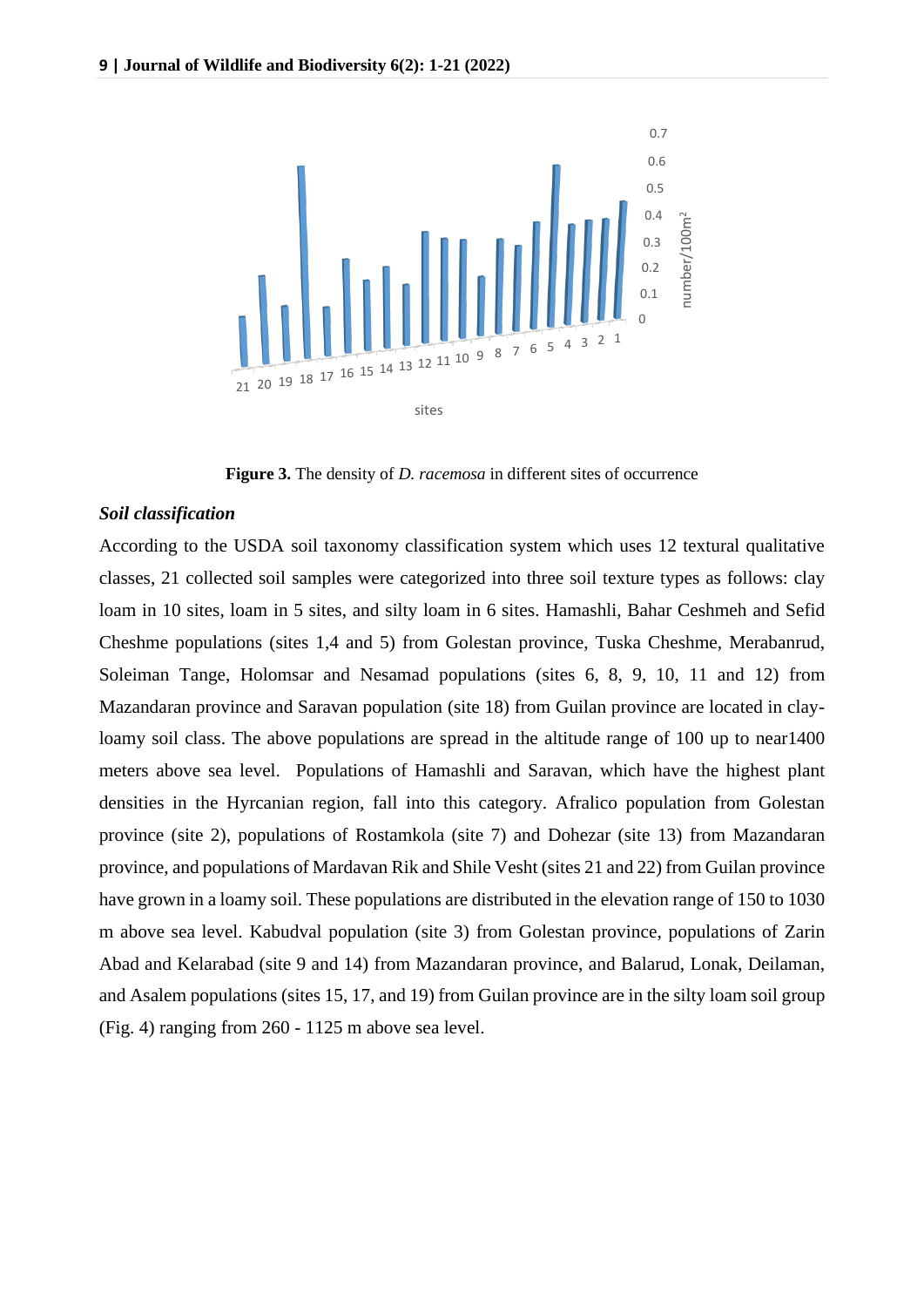

**Figure 4.** the position of populations at the soil texture triangle

## *Soil's physical and chemical properties*

Soil analysis showed the range of values for pH (6.15-7.59), EC (265-601 mmohs), P (3.89-17.12 mg/Kg), Na (14.06-34.24 mg/Kg), K (9.33-27.82 mg/Kg), Ca (37.71- 76.04 mg/Kg) and Mg (6.5- 26.9 mg/Kg) differed throughout the region.

## *Data analysis*

Cluster analysis classified 21 *D. racemosa* occurrence areas into two main groups of habitats.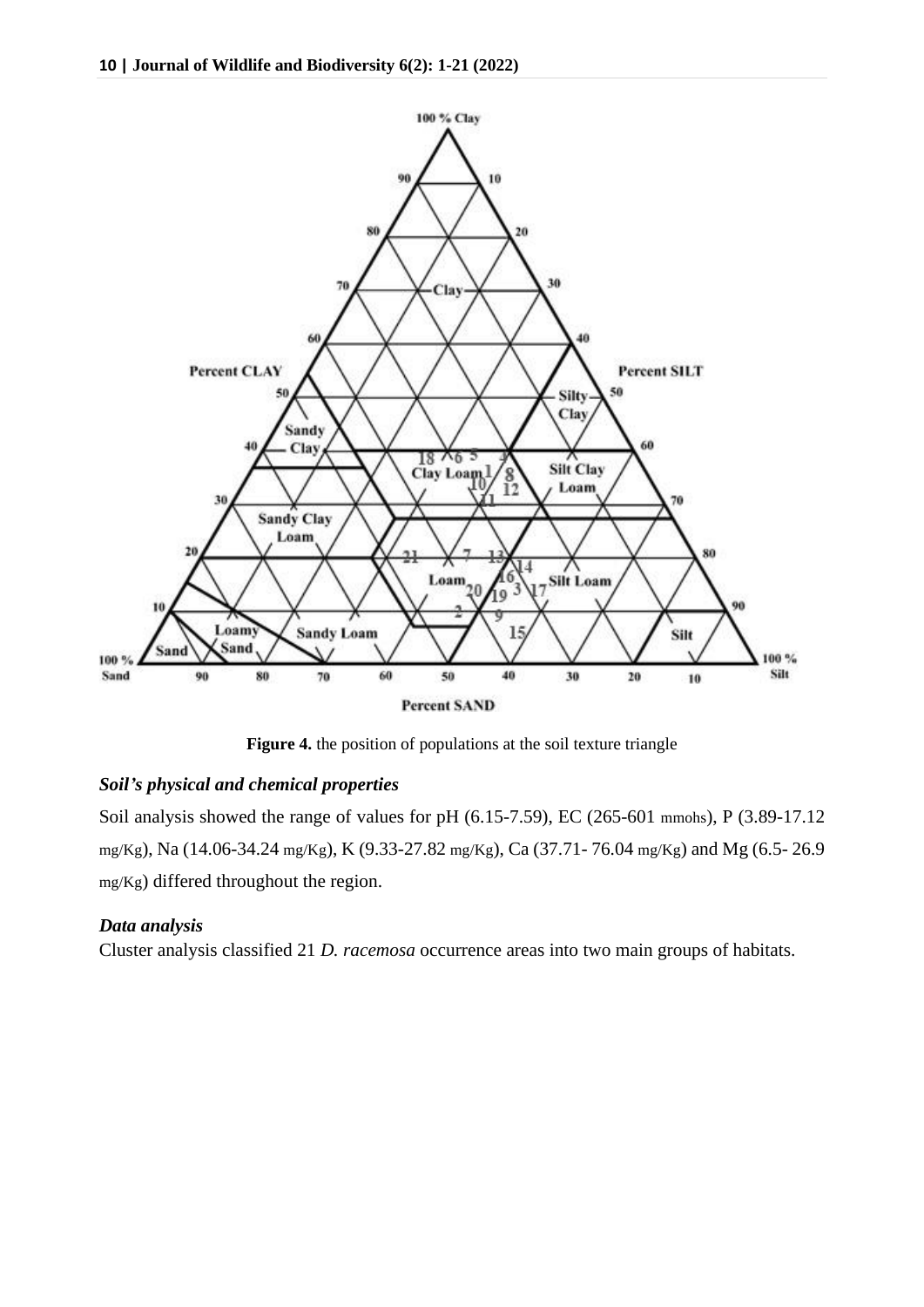

**Figure 5.** Dendrogram of Cluster analysis of *D. racemosa* occurrence along with the Hyrcaninan understory vegetation

Group 1 is divided into two subgroups A and B. Subgroup (A) includes 7 sites (1, 4, 5, 6, 8, 10, 11), and subgroup (B) includes two sites (12, 18). Group 2 also includes two subgroups (C and D). Subgroup C includes 5 sites (2, 7, 13, 20, 21) and subgroup D includes 7 sites (3, 9, 14, 15, 16, 17, 19) (Fig. 5). The mean scores of the properties for the four groups in Table 2 indicated that group 2 sites are characterized mostly by the highest precipitation, humidity, soil EC, and contents of clay, P, Mg, and K. The sites of the other groups are characterized by soil pH and contents of sand, silt, Na and Ca. Applying Tukey's test (HSD) for these variables and comparing the p-value to the significance level (P-value  $\leq 0.05$ ) indicated that 9 environmental variables (precipitation, relative humidity, soil texture, disturbance grade, and contents of elements P, K, and Ca) are statistically significant between two main groups (Table 2). The percent of sand and the amount of precipitation separated subgroups A and B. Also, the content of K and Ca separated subgroups C and D.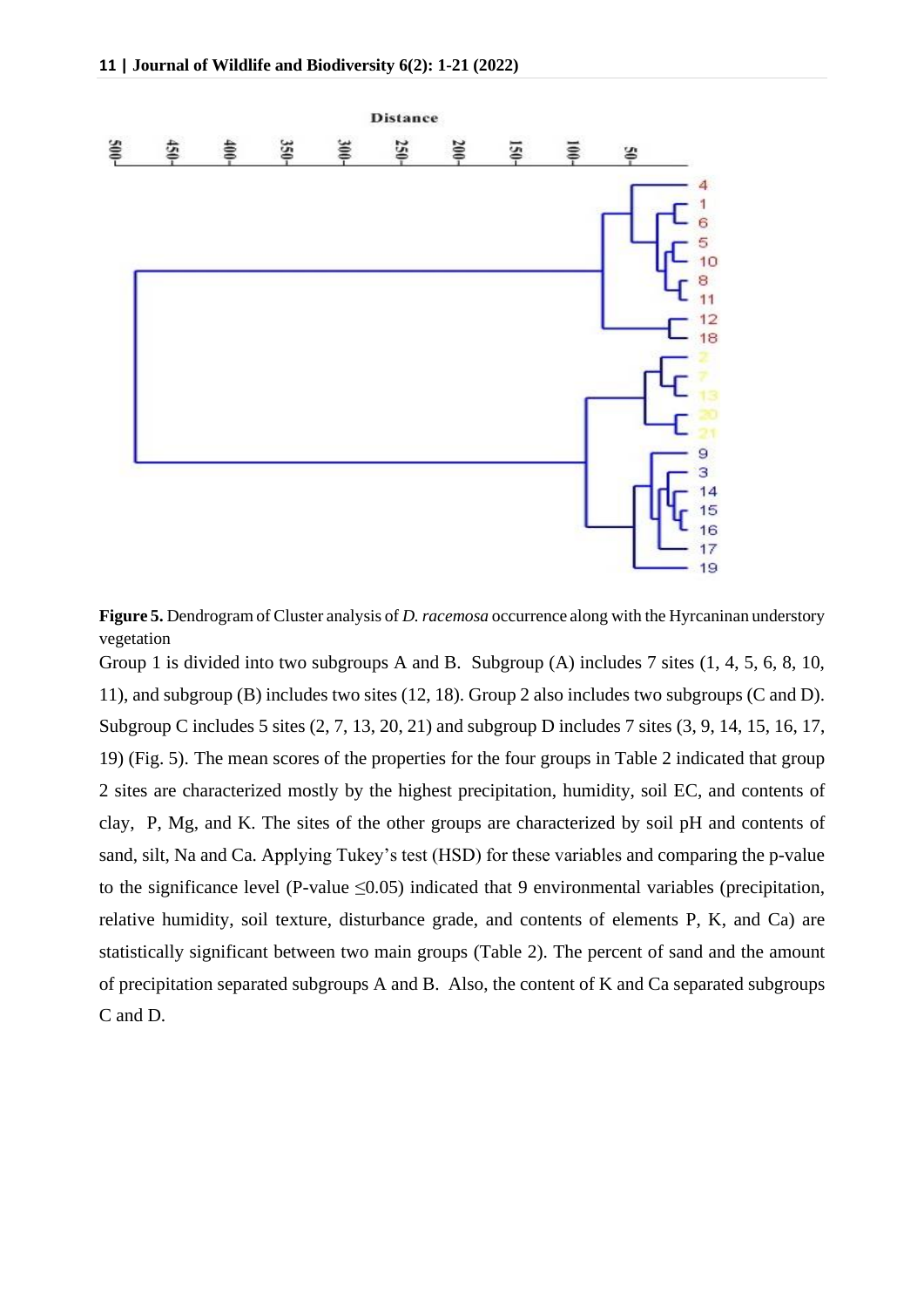| <b>Variables</b>   | Subgroup A                      | <b>Subgroup B</b>              | Subgroup C                    | <b>Subgroup D</b>              | $\mathbf{F}$ | P-value  |
|--------------------|---------------------------------|--------------------------------|-------------------------------|--------------------------------|--------------|----------|
| clay               | $37 + 3.36^b$                   | $40{\pm}1.41^{\rm b}$          | $16 \pm 5.21$ <sup>a</sup>    | $14{\pm}4.07^{\rm a}$          | 53.92        | $0.001*$ |
| silt               | $38.71 + 3.4^a$                 | $42 + 4.24$ <sup>a</sup>       | $45 + 5.7$ <sup>ab</sup>      | $52.71 + 2.56^{\mathrm{b}}$    | 15.67        | $0.002*$ |
| sand               | $25 \pm 3.1^b$                  | $18 \pm 2.82^{\text{a}}$       | $39.8 \pm 4.43$ c             | $35 \pm 3.41$ °                | 27.79        | $0.001*$ |
| pH                 | $7.34 \pm 0.21$ <sup>a</sup>    | $6.87 \pm 1.01^a$              | $7.04 \pm 0.51$ <sup>a</sup>  | $6.89 \pm 0.4^a$               | 1.4          | 0.27     |
| EC                 | $430.71 \pm 72.97$ <sup>a</sup> | $450.5 \pm 71.41$ <sup>a</sup> | 377.6±96.06 <sup>a</sup>      | 353.85±64.01 <sup>a</sup>      | 1.6          | 0.22     |
| ${\bf P}$          | $15.49 \pm 1.16^a$              | $16.5 \pm 0.8^{\rm a}$         | $4.5 \pm 0.74$ <sup>b</sup>   | $5.46 \pm 0.92^b$              | 206.2        | $0.001*$ |
| K                  | $25.15 \pm 2.4$ <sup>c</sup>    | $27.52 \pm 5.53$ c             | $19.37 \pm 0.85^{\rm b}$      | $13.52 \pm 2.38^a$             | 46.76        | $0.004*$ |
| <b>Na</b>          | $16.70 \pm 1.57$ <sup>a</sup>   | $15.95 \pm 2.39^{\mathrm{a}}$  | $27.06 + 4.18$ <sup>a</sup>   | $24.95 \pm 6.93$ <sup>a</sup>  | 4.78         | 0.06     |
| Mg                 | $11.7 \pm 5.03^{\text{a}}$      | $22.81 \pm 7.77$ <sup>a</sup>  | $16.41 \pm 3.03^a$            | $22.8 \pm 6.46^a$              | 20.02        | 0.07     |
| Ca                 | $43.03 \pm 6.88$ <sup>a</sup>   | 40.48 $\pm$ 3.91 <sup>a</sup>  | $59.81 \pm 1.67$ <sup>b</sup> | $72.72 \pm 2.49$ c             | 59.87        | $0.00*$  |
| <b>Humidity</b>    | $74.18 \pm 7.34$ <sup>bc</sup>  | $81.53 + 1.78$ <sup>c</sup>    | $54.44 \pm 3.66^a$            | $64.37 \pm 3.24$ <sup>ab</sup> | 20.7         | $0.001*$ |
| Precipitation      | $57.58 \pm 11.1^b$              | $103.35 \pm 2.3$ <sup>c</sup>  | $64.37 \pm 13.44^a$           | $72.53 \pm 19.65^a$            | 72.53        | $0.012*$ |
| <b>Disturbance</b> | $1.7 \pm 0.2^{\text{a}}$        | $2\pm0.12$ <sup>a</sup>        | $2.8 \pm 0.3^{\mathrm{b}}$    | $3.3 \pm 0.34$ b               | 3.83         | 0.02     |
| grade              |                                 |                                |                               |                                |              |          |

**Table 2.** Comparison of environmental factors between groups by one-way ANOVA

\*The mean difference is significant at the 0.05 level; there is no significant difference between groups with the same letters

Thirteen environmental factors were used to determine the most effective ecological parameters controlling the distribution of *D.racemosa* populations in the Hyrcanian area. PCA results are presented in the form of graphs (three-plot species-environment-location diagrams) (Fig. 6). The first, second, and third axes of PCA analysis justify 52, 16, and 8% of the variances of environmental changes, respectively. To accurately select the important components, eigenvalues were compared with another variable called the Broken Stick eigenvalue (BSE). Components with eigenvalues larger than BSE were selected. In the first and second components, these conditions apply and include 68 percent of the vegetation change variances which is a moderately good result. The first component is the most important, as it contains 52% of the changes and explains most of the total variability.

The correlation of the variables with the components indicates that the first component includes contents of clay, P, K, Ca, Ec and sand, and the second component includes precipitation, the content of Mg, and disturbance grade. Correlation analysis for environmental variables showed that in the first component, the amount of sand and Ca showed a negative correlation coefficient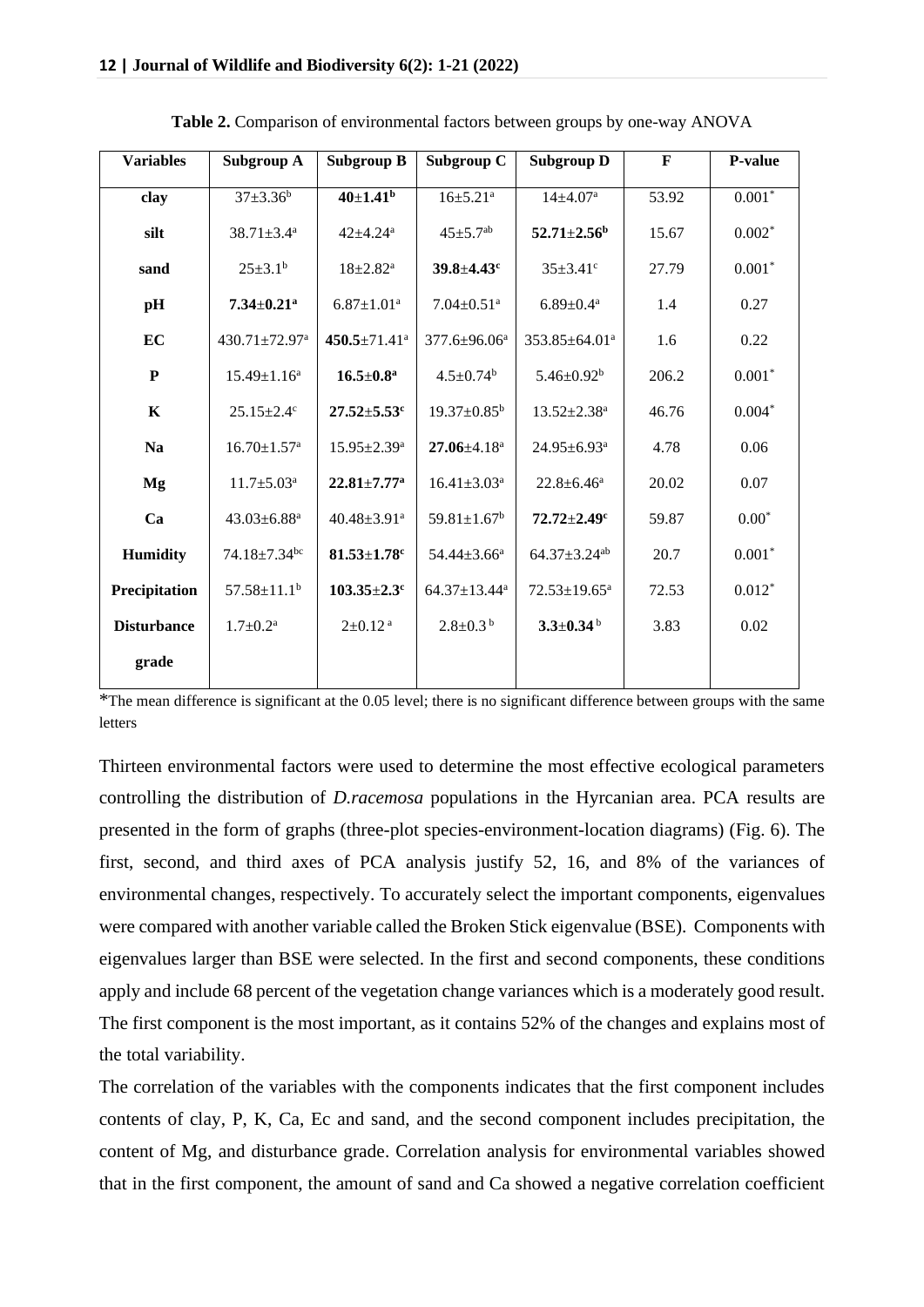and the amount of P, K, EC, Humidity and clay, a positive correlation coefficient, so the population in the positive direction of the first axis, with K, EC and clay have direct relationship and are inversely related to contents of sand and Ca. In the second component, the amount of precipitation, content of Mg and disturbance grade have a positive correlation coefficient, so populations that are in the positive direction are directly related to precipitation and content of Mg and disturbance grade.

Figure 6 shows the spatial distribution of *D.racemosa* communities in relation to environmental factors. Depending on the location of populations in Figure 6, it is indicated that the presence of species in section 1(sites 1, 4, 5, 6, 8, 10 and 11) and section 2 (sites 12, 18) were affected by soil contents of clay, K and P more than the other sites. These also indicated that the frequencies of species in section 3 (sites 2, 7, 13, 20 and 21) and in section 4 (sites 3, 9, 14, 15, 16, 17 and 19) were affected by soil content of sand and Ca more than the other sites. Section 2 which represents clay loamy soil texture is located at the far positive end of PC1, while those belonging to section 4 which represents loamy- silt soil texture is located at the far negative end of PC1. Section 1 (clay loamy soil texture) and site 3 (loamy soils texture) occupy an intermediate position and upon drawing the convex hulls there is a degree of overlap between sections 3 and 4. To interpret this figure, we need to consider the length of the vectors as well as their angles with each of the coordinate axes. Thus, the smaller the angle with the coordinate axis and the longer the vector, the higher the correlation coefficient of the vector with that coordinate axis. Therefore, among the studied environmental factors, precipitation, the content of clay and concentration of K, P and Ca are the most important factors in the separation of populations in the study area.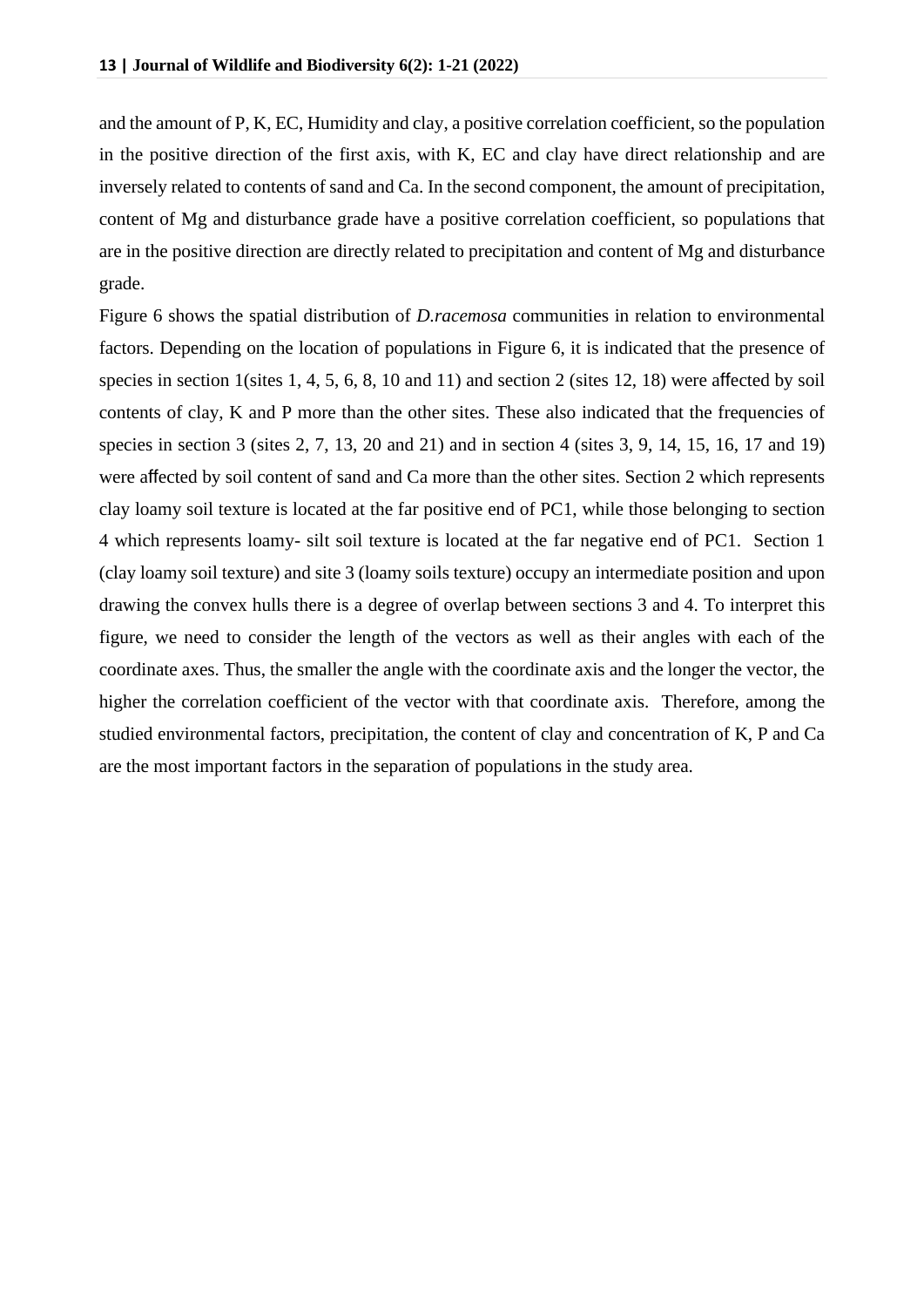

**Component 1** 

Figure 6. Biplot representing PCA for the 21 sites, the environmental variables, the 4 groups superimposed, and the convex hulls drawn

Correlation analysis of environmental factors with *D.racemosa* density in different sites indicated a positive correlation with some factors, such as the content of soil clay, humidity, and precipitation and the contents of soil P and K showed and negative correlation with the contents of Ca, sand and disturbance grade (Table 3).

| variable    |          | density        |
|-------------|----------|----------------|
|             | r        | <b>P-value</b> |
| <b>Clay</b> | $0.68**$ | 0.001          |
| <b>Silt</b> | $-0.43$  | 0.051          |

**Table 3.** Correlation between environmental factors and *D. racemosa* density

| ЮHL  | -v.+J     | U.UJ 1 |
|------|-----------|--------|
| Sand | $-0.65**$ | 0.002  |
| pH   | 0.66      | 0.1    |
| EC   | 0.39      | 0.07   |
| P    | $0.75**$  | 0.002  |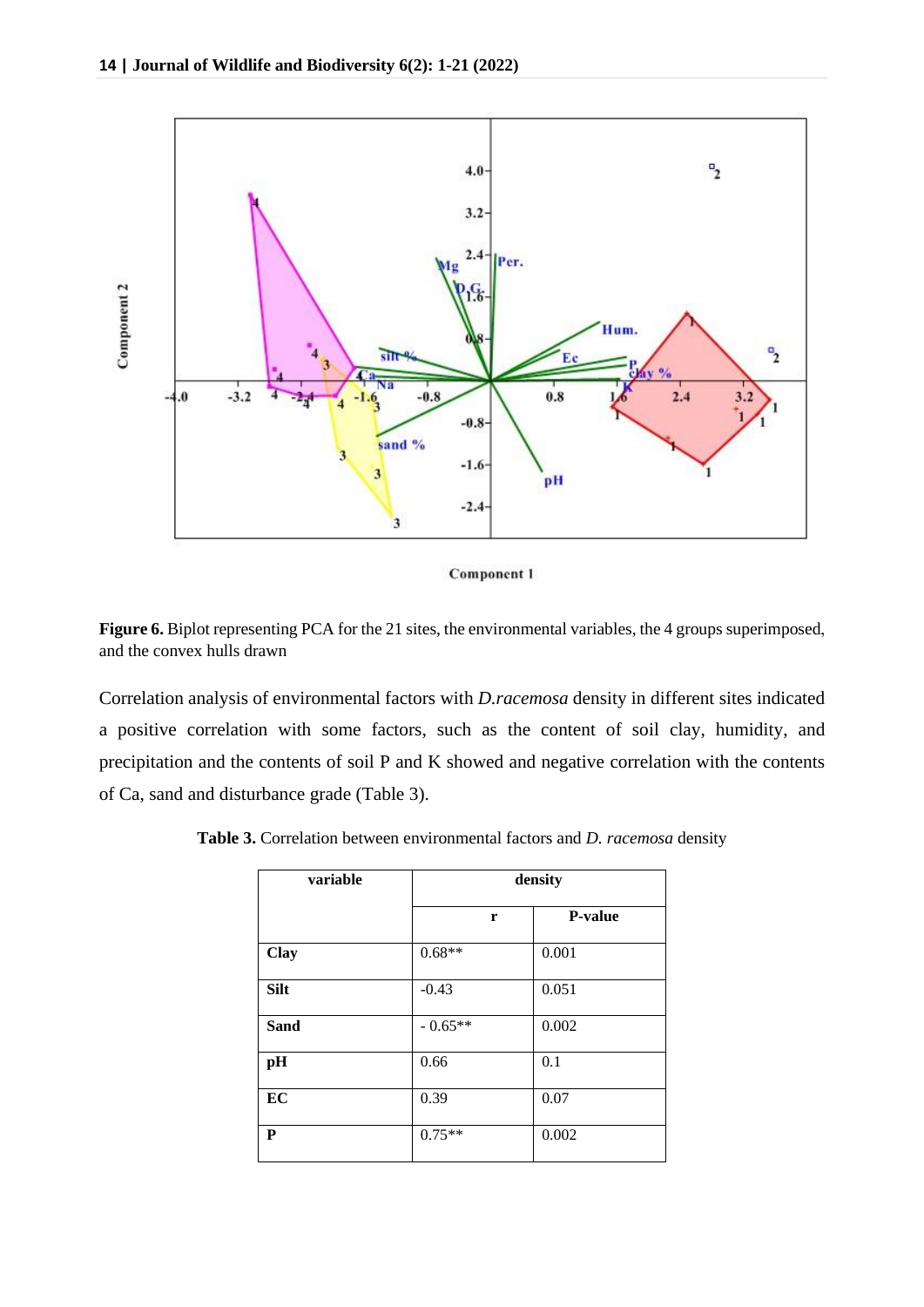| Ca                       | $-0.71**$ | 0.001   |
|--------------------------|-----------|---------|
| Mg                       | 0.55      | $-0.13$ |
| <b>Na</b>                | 0.1       | $-0.36$ |
| K                        | $0.78**$  | 0.001   |
| Precipitation            | $0.59**$  | 0.008   |
| <b>Humidity</b>          | $0.64**$  | 0.002   |
| <b>Disturbance Grade</b> | $-0.66**$ | 0.001   |

\*\*  $p<0.01$ 

## **Discussion**

In the long run, the distribution of plant communities is more influenced by, climate, edaphic factors, and human actions on a larger scale. At a local scale, edaphic factors and available nutrient sources, and man-made alterations or disturbances of the ecosystem are important factors of habitat sustainability (Fridley, 2001; Lavergne, 2005; Badano et al., 2005; Davies et al., 2006; Chuangye, 2015). The present study examined the relationship between environmental variables and *D.racemosa* occurrence and abundance in the Hyrcanian forest ecosystem, in the north of Iran. In our study area, although the overall altitudinal range of occurrence varied substantially (100 to near 1400 m above sea level), still because of the shade-tolerance habit of *D. racemosa*, evidently elevation was less restrictive and more so soil properties, climate and human disturbance affected its growth, regeneration, and occurrence.

According to the field observations, no *D. racemosa* was observed in sites with elevations above 1,400 m above sea level and greater density occurred in the lower elevations. *D. racemosa* mostly grows in the moist places, such as along rivers and springs in the form of mass communities (colonies) and understory vegetation. They occur in different slopes and habitats, such as valleys, rocky substrates, and incline flat places. The most abundant *D.racemosa* population was observed in the under-canopy of *Alnus subcordata* forest community. This observation collaborates findings of Akhani et al. (2010), in the study of biodiversity of Hyrcanian forests, who in terms of vegetative growth types classified *D. racemosa* along with Alnus, Populous, Acer, Dryopteris and Polypodium in the riverine and valley forests group.

The relationship between species distribution and climate is well documented. It is predicted that climate change will remain one of the major drivers of biodiversity patterns in the future (Sala et al., 2000; Duraiappah, 2006 ; Dadamouny & Schnittler, 2015). The meteorological records of the study area showed that the regional climate is influenced by the Caspian Sea, which moderates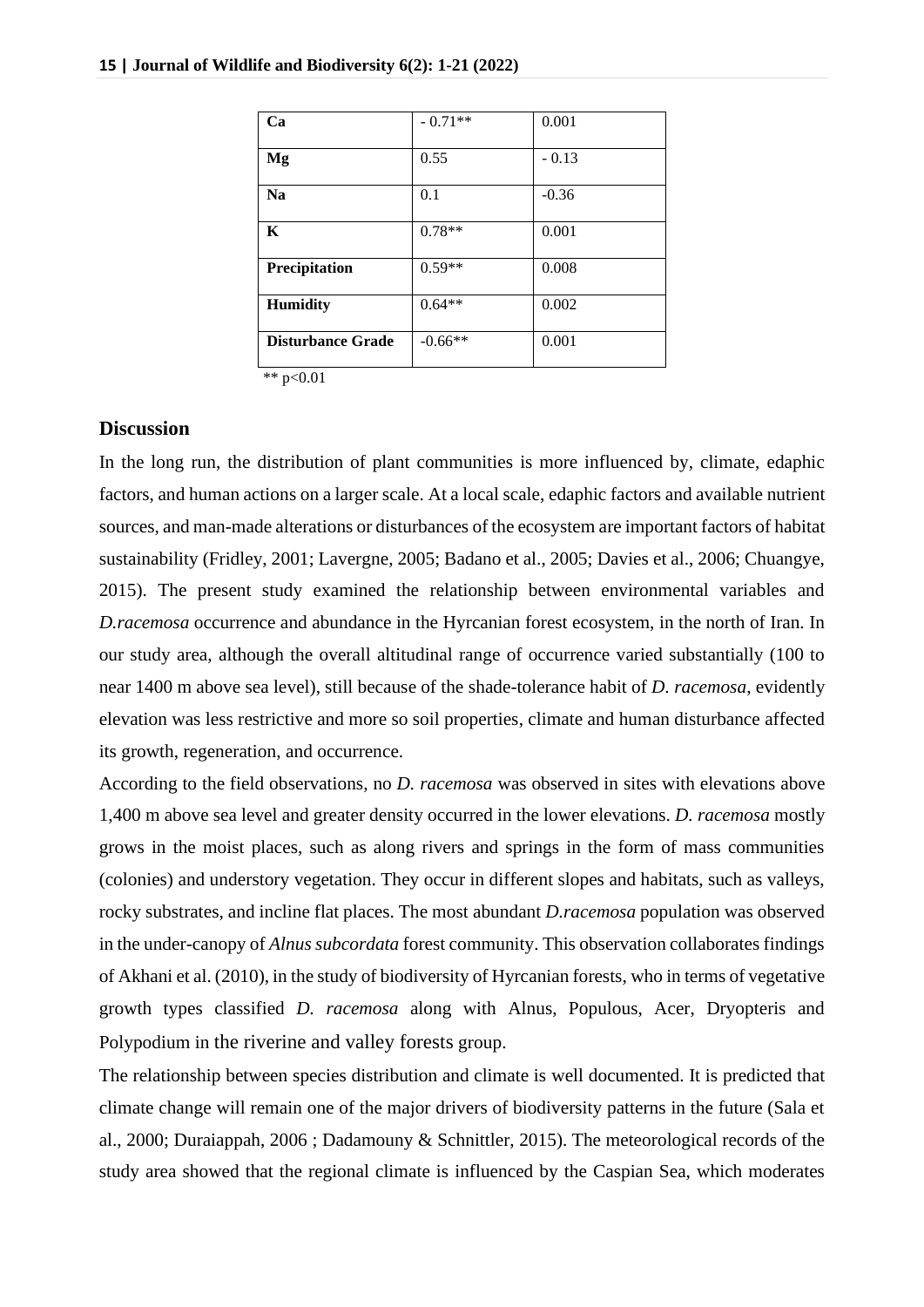temperature and differentiates seasons into variable rainy winters, autumns, and moderately hot moist summers.

The most affected regions by the prevailing climate are the western side of Hyrcanian forest faced with heavy rainfalls compared with lesser precipitation and warmer temperatures on the eastern side. ANOVA and PCA analysis for the four groups based on environmental variables indicated that the prevailing climate is the most significant environmental factor and the most affected group was plants in section 4 (sites 12 and 18).

Barnes et al. (1997), said that the effect of the presence of trees and their canopy on airflow, soil moisture, water, light regime, and access to food sources is well known. Opening of the canopy, followed by a reduction in litter accumulation, has a negative effect on the number and activity of microorganisms and ultimately on the concentration of elements (Makineci et al., 2007). In an open canopy, because of low species density, high light, high evaporation, and perspiration, seed establishment, germination, and growth are difficult (Shabani et al., 2011). In support of the latter statement, our ANOVA analysis of the biometric data and environmental variables indicated that human disturbance was a significant variable contributing to the restricted occurrence of *D. racemosa*. The sparse occurrence of *D. racemosa* is attributed to zealous harvesting of this species by nomads living in forest areas and also by wood smugglers and licensed wood traffickers who build accessible roads deeper into the forest. Kowarik (1995) and Marzluff (2001), indicated that such disturbances produce some of the greatest local extinction rates and frequently eliminate the large majority of native species. Kowarik (1995), also indicated that the number of non-native species increases toward centers of urbanization and inversely for the number of native species. Naqdi et al. (2014), reported a lowering of moisture, soil clay, and the amount of organic matter in the exposed areas of the forest near roads and inversely increase of sand and silt. In confirmation of the above observations, many researchers also stated that forest roads create extensive corridors in terms of light received moisture, and physical and chemical properties of the soil over the long term by creating a corridor in the habitat to harvest forest trees (Trombulak & Frissell, 2000; Forman et al., 2002; Dupre & Ehrlen, 2002). These findings coincide with those results obtained by Kowarik (1990) and Shaltout et al. (2010), who reported that vegetation with a low degree of human interference is more diverse than undisturbed one.

Vegetation structure and the sustainability of the natural ecosystems changes in time and space as a result of human disturbance and habitat alterations. For example, growing of plants in the protected area and remote regions reduces the degree of encroachment in the habitat and allows increases in shrubs density. The density data of Hamshali population (site 1), which is located in the protected area of Golestan National Park, the Saravan population (site 18), which is located in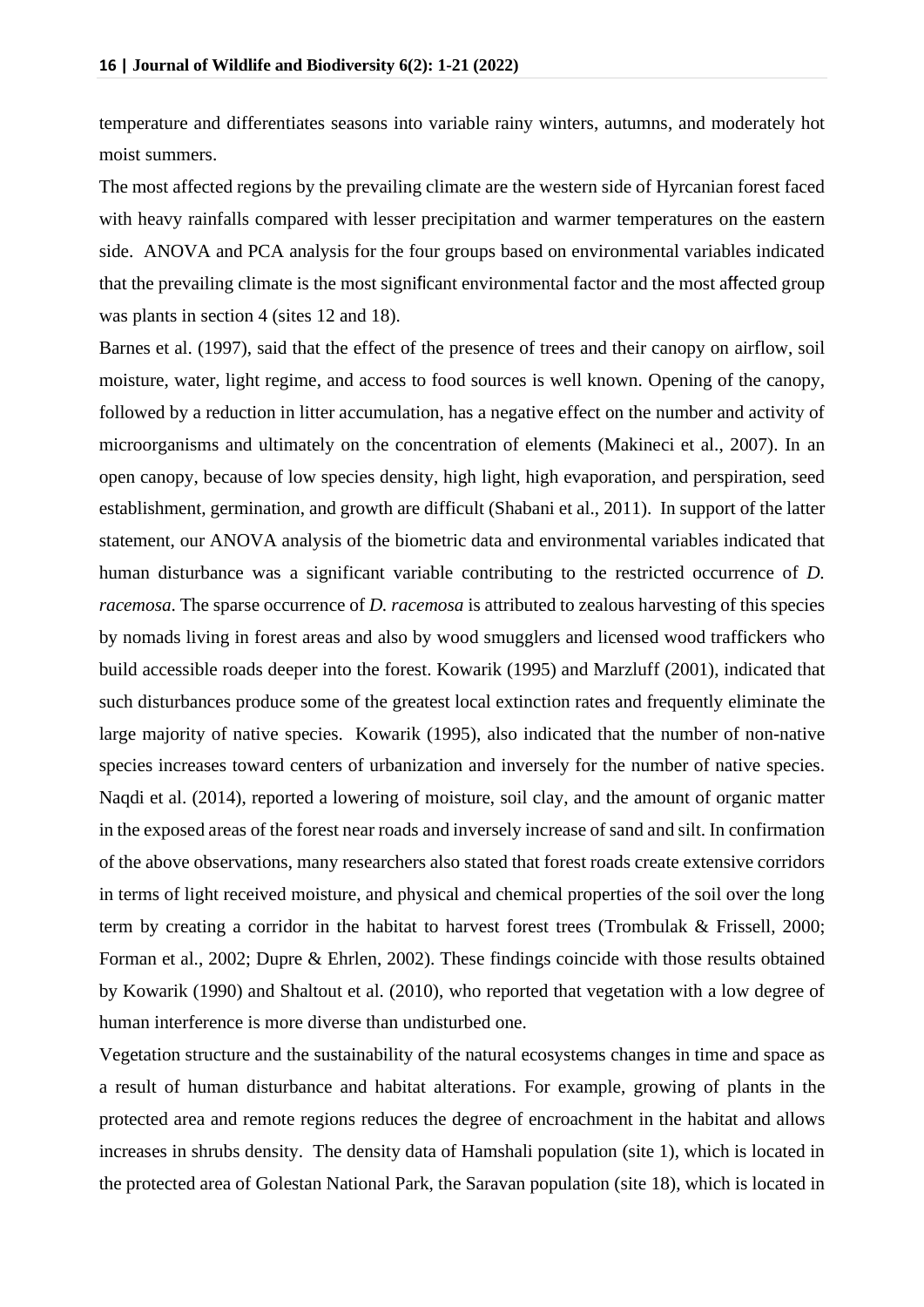the Saravan region of Rasht and Bahar cheshme (site 5) in the protected area of Jahan Nama clearly confirm above observation.

Soil type and its properties is one of the major environmental factors affecting the plant community structure in an area (Dale et al., 1992; Tamado & Milberg 2000). In this investigation, the impact of soil type on species occurrence and plant community structure was obvious through the results of Multivariate analyses as follows: 1) the separation of the sampling sites dominated by clay loam soils from those dominated by loam and silty loam soil along PC1, 2) the sites of subgroups A and B characterized by the highest soil content of clay, P and K while the sites of subgroup C characterized by the highest soil content of sand and site of subgroup D characterized by the highest soil content of Ca and Mg. Andreasen et al. (1991), examined soil properties affecting the distribution of 37 weed species in Danish fields and concluded that "Crop type and soil clay content were generally those explanatory variables that had the greatest influence on the occurrence of the weed species, but all other factors examined (pH, P, K, Mg, and Mn) also had an effect on the occurrence of some species.

The results of the PCA analysis are consistent with the results of field evidence so that the moisture and precipitation along with soil factors and human disturbance have a positive effect on the density of the *D.racemosa*, a finding supported by other researchers (Enright et al., 2005; Zhang et al., 2013; Adel et al., 2014). *D. racemosa* is distributed in the Hyrcanian districts at different locations, but the occurrence of this plant shows inconsistency, particularly considering the far distance between the habitats and masses of *D.racemosa* in the area. This discontinuity can be attributed, firstly, to improper harvesting of this species as well as human encroachment and harvesting, and secondly to differences in microhabitat properties and microbial activities. It was observed where there is suitable soil quality, no human disturbance, a high density of trees, and sufficient moisture and water, the density of *D. racemosa* is high. The highest density of *D. racemosa* was observed from subgroups 1 and 2 (Fig. 3) primarily because of the following reasons; (1) these habitats were located near neighboring rivers and springs frequented with seasonal flooding which enriches river banks with excess clay and silt. such as P and K; (2) Because of the high density of P and K in clay and silty soils, the rate of vegetative growth and rhizomes (Shen et al., 2013) and the formation of lateral buds in *D. racemosa* is usually higher which in turn, raises the potential for reaching its greater density as well (Mahmoudi et al., 2012). *D. racemosa* in natural environments mainly prefers to be propagated by vegetative parts and rhizomes because its seed germination rate is very low as a result of prolonged dormancy and (3) lower disturbance incidence frequencies which allow for vegetative as well as very slow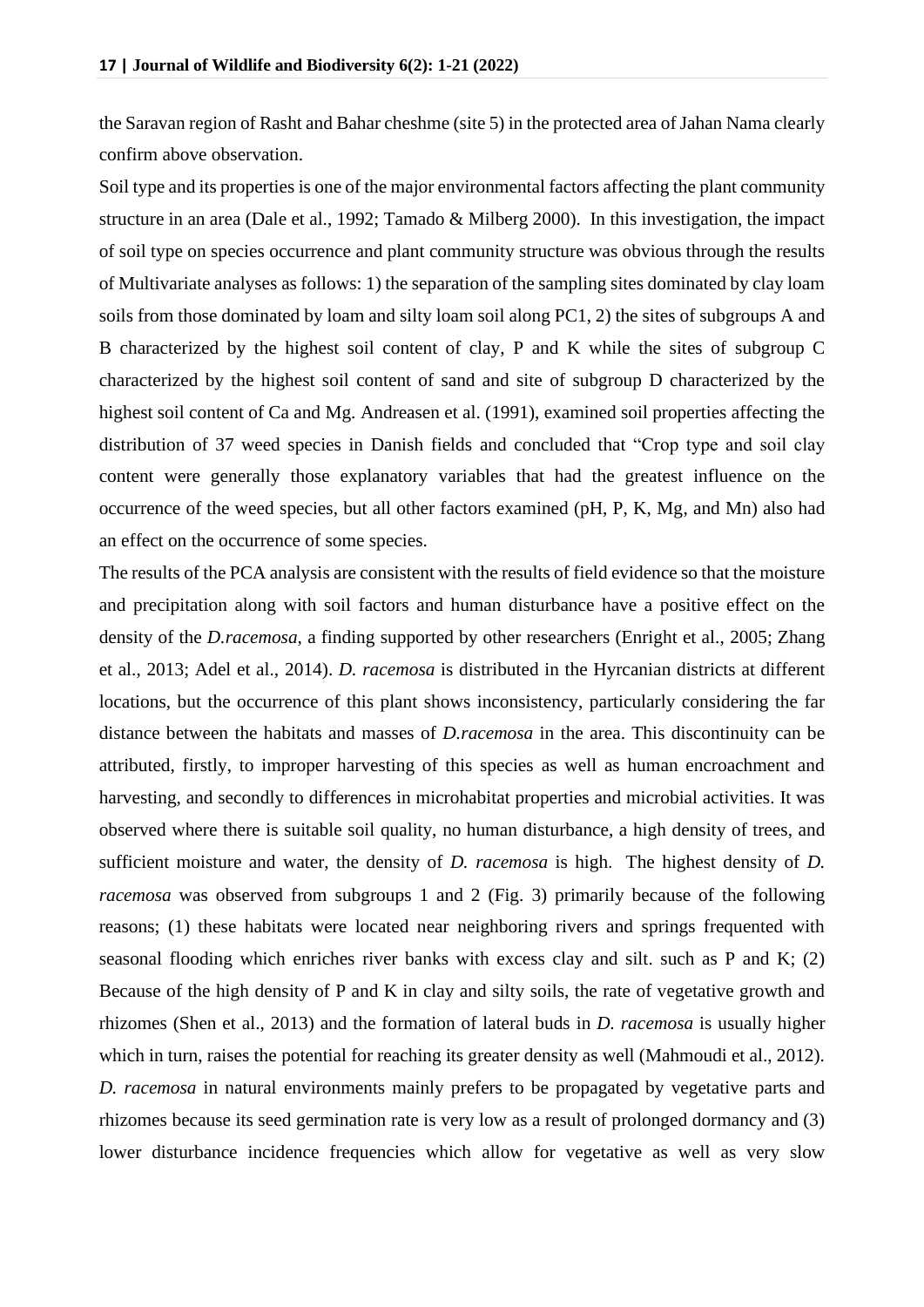reproductive growth of the plant through seed germination of seeds dormant for no less than 3 years.

#### **Conclusions**

According to the results, among the environmental factors studied, parameters of soil texture, human disturbance, and climate are important factors in the distribution and density of populations of *D. racemosa* in the study area. Because of excessive disturbance and destruction of the forest habitat with the excessive cutting of trees, livestock feeding in forest areas, smuggling for ornamental purposes, and soil erosion in recent years, habitats of *D. racemsa* are becoming less supportive for extended sustainable growth. Therefore, *D. racemosa* has changed its habitat into hard-to-access places in valleys and over rocky waterfalls. This in itself limits the soil territory in which plants can grow optimally. The findings of this research illuminate the failing state of *D*. *racemose* habitats and point out the necessity for greater protection of existing habitats through increased public awareness, specialized research, and management of local or outside disturbance sources. The latter include fencing off healthy habitats, enforcing plant conservation laws against illegal harvesting and grazing, promoting agroforestry for *D. racemosa*, and rehabilitating and protecting damaged habitats.

## **Acknowledgments**

Our special thanks are given to Tarbiat Modares University for funding this study. We also thank Forests, Range and Watershed Management Organization, Iran Meteorological Organization, and Department of Environment for helping in this project.

## **References**

- Abdelaal, M., Fois, M. & Fenu, G. (2017). The influence of natural and anthropogenic factors on the floristic features of the northern coast of Nile Delta in Egypt. Plant Biosyst. 152. [https://doi.org/10.1080/11263504.2017.1302999.](https://doi.org/10.1080/11263504.2017.1302999)
- Adel, M. N., Pourbabaei, H. & C. Dey, Daniel (2014). Ecological species group environmental factors relationship in unharvested beach forest in the north of Iran. Ecological Engineering, 1-7. https://doi.org[/10.1016/j.ecoleng.2014.03.008.](https://www.researchgate.net/deref/http%3A%2F%2Fdx.doi.org%2F10.1016%2Fj.ecoleng.2014.03.008)
- Ahmed, D.A., Fawzy, M., Saeed, N.M. & Awad, M.A. (2015). Effect of the recent land use on the plant diversity and community structure of Omayed Biosphere Reserve, Egypt. Global Ecology and Conservation 4, 26-37. https://doi.org[/10.1016/j.gecco.2015.05.005.](https://www.researchgate.net/deref/http%3A%2F%2Fdx.doi.org%2F10.1016%2Fj.gecco.2015.05.005)
- Akbarlou, M. & Nodehi, N. (2016): Relationship between some environmental factors with distribution of medicinal plants in Ghorkhud protected region, Northern Khorasan Province, Iran. Journal of Rangeland Science 6 (1): 63-72.
- Akhani, H., Djamali, M., Ghorbanzadeh, A. & Ramezani, E. (2010). Plant biodiversity of Hyrcanian relict forests, N Iran. An overviewof the flora, vegetation, paleoecologyand conservation. Pak.J.Bot., 42: 231-258.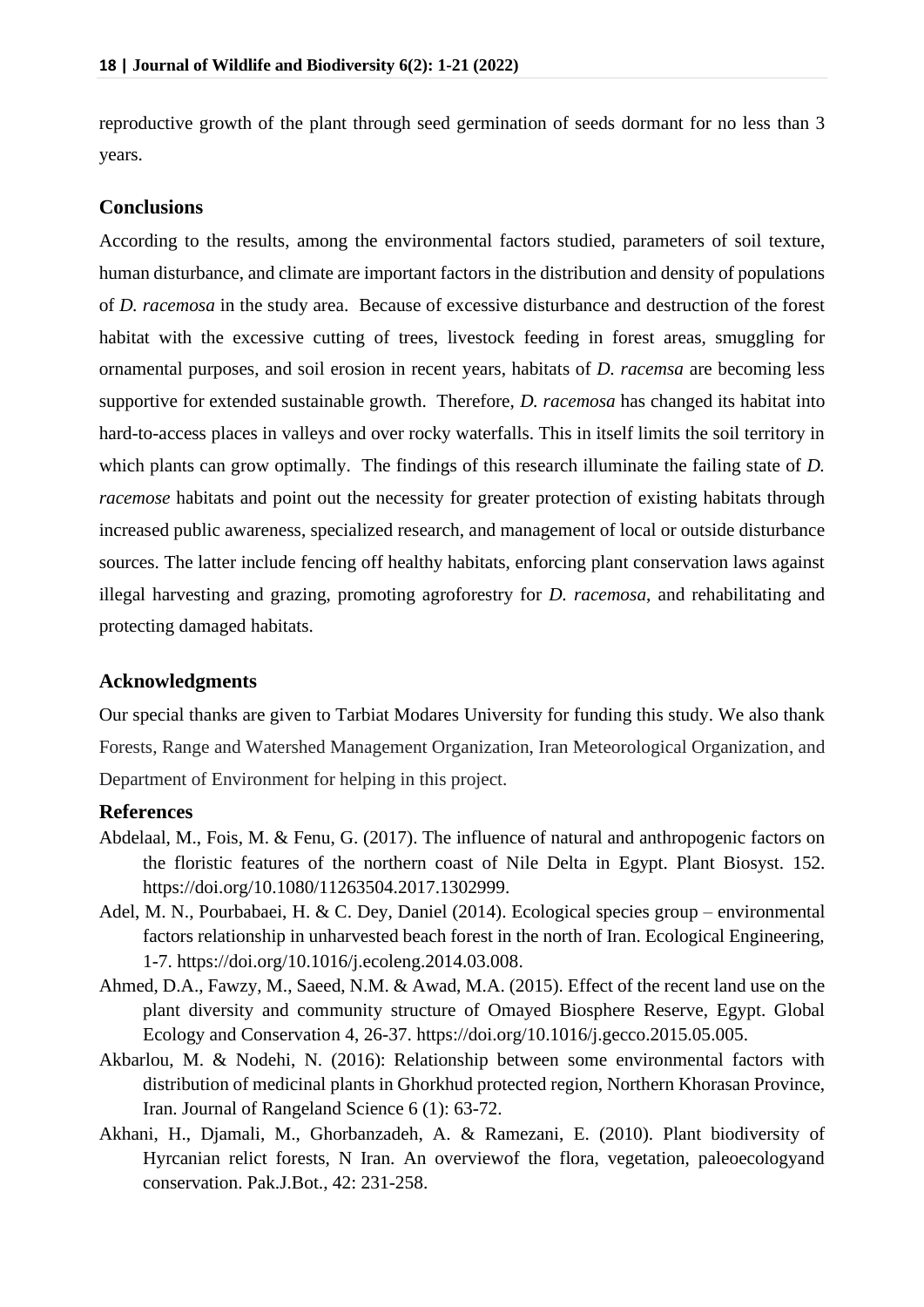- [Amissah,](https://www.cambridge.org/core/search?filters%5BauthorTerms%5D=Lucy%20Amissah&eventCode=SE-AU) L., [Mohren,](https://www.cambridge.org/core/search?filters%5BauthorTerms%5D=Godefridus%20M.%20J.%20Mohren&eventCode=SE-AU) G.M.J., [Bongers,](https://www.cambridge.org/core/search?filters%5BauthorTerms%5D=Frans%20Bongers&eventCode=SE-AU) F., [Hawthorne,](https://www.cambridge.org/core/search?filters%5BauthorTerms%5D=William%20D.%20Hawthorne&eventCode=SE-AU) W.D. & [Lourens](https://www.cambridge.org/core/search?filters%5BauthorTerms%5D=Lourens%20Poorter&eventCode=SE-AU) Poorter, L. (2014). Rainfall and temperature affect tree species distribution in Ghana. Journal of Tropical Ecology, 30 (5): 435-446. https://doi.org[/10.1017/S026646741400025.](https://doi.org/10.1017/S026646741400025X)
- Andreasen, C., Streibig, J.C. & Haas, H. (1991). Soil properties affecting the distribution of 37 weed species in Danish fields. Weed Res. 31, 181-187. [https://doi.org/10.1111/j.1365-](https://doi.org/10.1111/j.1365-3180.1991.tb01757.x) [3180.1991.tb01757.](https://doi.org/10.1111/j.1365-3180.1991.tb01757.x)
- Ashcroft, M. B., French, K. O. & Chisholm, L. A. (2011): An evaluation of environmental factors affecting species distributions. Ecological Modelling 222: 524-531. [https://doi.org/10.1016/j.ecolmodel.2010.10.003.](https://doi.org/10.1016/j.ecolmodel.2010.10.003)
- Badano, E. I. (2005). Slope aspect influences association pattern in the Mediterranean natural of central Chile. – J. Arid Environ. 62: 93–108. https://doi.org/ [10.1016/j.jaridenv.2004.10.012.](https://www.researchgate.net/deref/http%3A%2F%2Fdx.doi.org%2F10.1016%2Fj.jaridenv.2004.10.012)
- Barnes, B.V., Zak, D.R. Denton, S.R. & Spurr. S.T. (1997). Forest ecology. John Willy and sons, 774 pp.
- Baker J.G. (1875): Revision of the genera and species of Asparagaceae. *J Linn Soc, 14:508*-632. [https://doi.org/10.1111/j.1095-8339.1875.tb00349.](https://doi.org/10.1111/j.1095-8339.1875.tb00349.x)
- Bazdid, F. V., Saeidi, S. M., C. Dey, D. & Naqinezhad, A. (2017). Environmental factorsecological species group relationships in the Surash lowland-mountain forests in northern Iran. Nordic Journal of Botany 35: 240–250. [https://doi.org/10.1111/njb.01221.](https://doi.org/10.1111/njb.01221)
- Bower, C.A., Reitemeier, R.F. & Fireman. M. (1952). Exchangeable cation analysis of saline and alkali soils. Soil Sciences, 73: 251-261.
- Chahoki, M.A., Jafari, M. & Azarnivand, H.,( 2007). Relationships between speciesdiversity and environmental factors of Poshtkouh rangelands in Yazd. Iranian J.Paj. Saz. 21 (1), 192–199.
- Chuangye, S., Hongxu, R. & Chong, H. (2015): Test the relative importance of biotic and abiotic factors on species distribution A case study in the Yellow River Delta. Acta Ecologica Sinica 35: 59-64. [https://doi.org/10.1016/j.chnaes.2015.04.007.](https://doi.org/10.1016/j.chnaes.2015.04.007)
- Dadamouny, M.A. & Schnittler, M., (2015). Trends of climate with rapid change in Sinai, Egypt. Journal of water and climate change 7 (2). [https://doi.org/10.2166/wcc.2015.215.](https://doi.org/10.2166/wcc.2015.215)
- Dale, M.R.T., Thomas, A.G. & John, E.A. (1992). Environmental factors including management practices as correlates of weed community composition in spring seeded crops. Can. J. Bot. 70, 1931e1939. https://doi.org[/10.1139/b92-240.](https://www.researchgate.net/deref/http%3A%2F%2Fdx.doi.org%2F10.1139%2Fb92-240)
- Davies, K.W., Bates, J.D. & Miller, R.F. (2006): Vegetation characteristics across part of the Wyoming big sagebrush alliance. - Rangeland Ecology & Management 59: 567-575. [https://doi.org/10.2111/06-004R2.1.](https://doi.org/10.2111/06-004R2.1)
- Dupre, C. & J. Ehrlen (2002). Habitat configuration, species traits and plant distributions. Journal of Ecology 90:796–805. [https://doi.org/10.1046/j.1365-2745.2002.00717.](https://doi.org/10.1046/j.1365-2745.2002.00717.x)
- Duraiappah, Anantha K. & World Resources Institute (2006). Millennium Ecosystem Assessment: Ecosystems and Human-Well BeingdBiodiversity Synthesis. World Resources Institute, Washington, D.C.
- Enright, N.J., Miller, B.P. & Akhter, R. (2005). Desert vegetation and vegetation-environment relationships in Kirthar National Park, Sindh, Pakistan. J. AridEnviron. 61, 397–418. [https://doi.org/10.1016/j.jaridenv.2004.09.009.](https://doi.org/10.1016/j.jaridenv.2004.09.009)
- Forman, R.T.T., D. Sperling, J.A. Bissonette, P. Clevenger, C.D. Cutshall, V.H. Dale, L. Fahrig, R. France, C.R. Goldman, K. Heanue, A.J. Jones, F.J. Swanson, T. Turrentine & Winter, T.C. (2002). Road Ecology: Science and Solutions. Island Press, Washington, DC, 504 pp.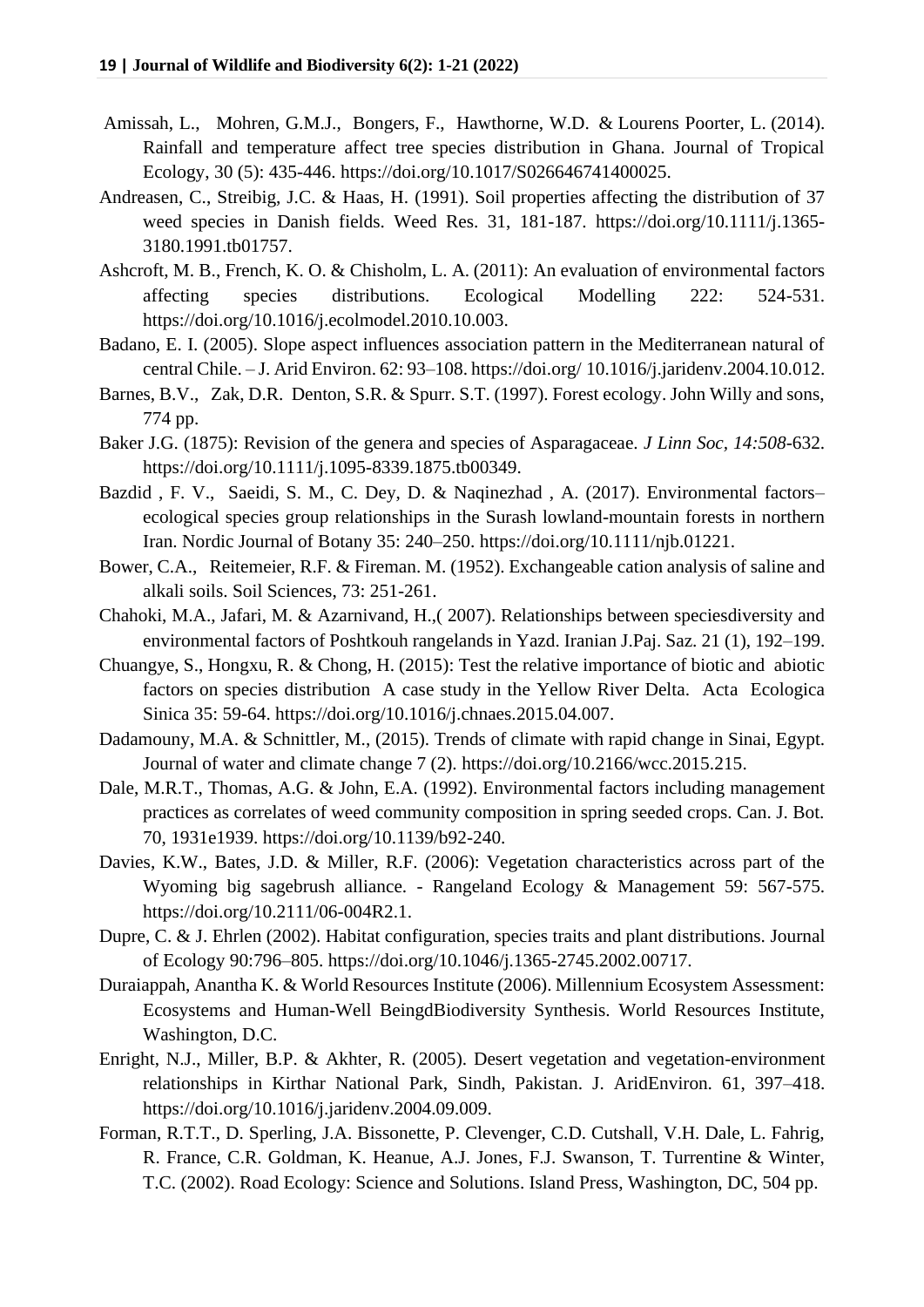- Fridley, J. D. (2001). The influence of species diversity on ecosystem productivity: how, where and why? Oikos 93:514–526. [https://www.jstor.org/stable/3547100.](https://www.jstor.org/stable/3547100)
- Ghahraman A. (1994): The Chromophytes of Iran. Tehran: Tehran University Publication centre. (4): p.396-405.
- Gholizadeh H., Naqinejad A. & Chytry M. (2020): Classification of the Hyrcanian forest vegetation, Northern Iran. Applied vegetation Science, 23: 107-126. <https://doi.org/10.1111/avsc.12469>
- Ghorbani, A., Abbasi, M., Asghari, A., Omidi, A. & Zara Hesari, B. (2015): Compare ecological factors affecting distribution species Artemisia fragrans Willd. And Artemisia austriaca Jacq. in southeastern rangelands of Sabalan. Journal of Rangeland 9 (2): 129- 141. (In Persian).
- Hill, M.O. & Gauch, H.G. (1980). Detrended correspondence analysis: an improved ordination technique. Vegetatio 42, 47e58. Retrieved from.
- Hotelling, H. (1933). Analysis of a complex of statistical variables into principal components. J. Educ. Psychol. 24, 417e441, 498e520.
- Kowarik, I. (1990). Some responses of flora and vegetation to urbanization in Central Europe. In: Sukopp, H., Hejny, S., Kowarik, I. (Eds.), Urban Ecology. SPB, Academic, Den Haag, pp. 45-74.
- Kowarik, I. (1995). On the role of alien species in urban flora and vegetation. Pages. 85- 103. In: Pysek, P., Prach, K.,Rejm\_anek,M.,Wade, P.M. (Eds.), Plant InvasionsdGeneral Aspects and Special Problems. SPB Academic, Amsterdam (Netherlands).
- Kouch, Y., Jalilvand, H., Bahmanyyar, M.A. & Pormajidian M.R. (2007). Ecological distribution of indicator species and effective edephical factors on the Northern Iran lowland forst. Journal of Applied Sicence, 7: 1475-1493.
- Lavergne, S.; Thuiller,W.; Molin, J. & Debussch, M. (2005). Environmental and human factors influencing rare plant local occurrence, extinction and persistence: A 115-year study in the Mediterranean region. J. Biogeogr., 32, 799–811. https://doi.org[/10.1111/j.1365-](https://www.researchgate.net/deref/http%3A%2F%2Fdx.doi.org%2F10.1111%2Fj.1365-2699.2005.01207.x) [2699.2005.01207.](https://www.researchgate.net/deref/http%3A%2F%2Fdx.doi.org%2F10.1111%2Fj.1365-2699.2005.01207.x)
- Mahmoudi, A. A., Zahedi, G.H. & Etemad, V. (2012). The investigation on the relationship between soil physical and chemical properties and succulence of natural and planted saxaul (*Haloxylon* spp). Iranian Journal of Forest, Vol.4 (4) (In Persian).
- Makineci, E., Demir, M. & Yilmaz, E. (2007). Long-term harvesting effects on skid road in a fir (Abies bornmulleriana Mattf.) plantation forest. Building and Environment, 42: 1538-1843. https://doi.org[/10.1016/j.buildenv.2006.01.003.](https://www.researchgate.net/deref/http%3A%2F%2Fdx.doi.org%2F10.1016%2Fj.buildenv.2006.01.003)
- Marzluff, J.M. (2001). Worldwide urbanization and its effects on birds. In: Marzluff, J.M., Bowman, R., Donnelly, R. (Eds.), Avian Ecology in an Urbanizing World. Kluwer, Norwell (MA, pp. 19-47).
- Mossivand A.M., Ghorbani, A. & Behjou, F. K. (2017): Effects of some ecological factors on distribution of *Prangos uloptera* and *Prangos pabularia* in Rangelands of Ardebil province, Iran. Applied Ecology and Environmental Research 15 (4): 957-968.
- Mozaffarian V. (1996): Adictionary of Iranian Plants Names. 6 ed. Tehran: *Farhang Mo'aser*; p.176.
- Naqdi, R., Pourbabaei, H., Heidari, M & Nouri, M. (2014). The Effects of Forest Road on Vegetation and Some Physical and Chemical Properties of Soil, Case Study: Shafarood